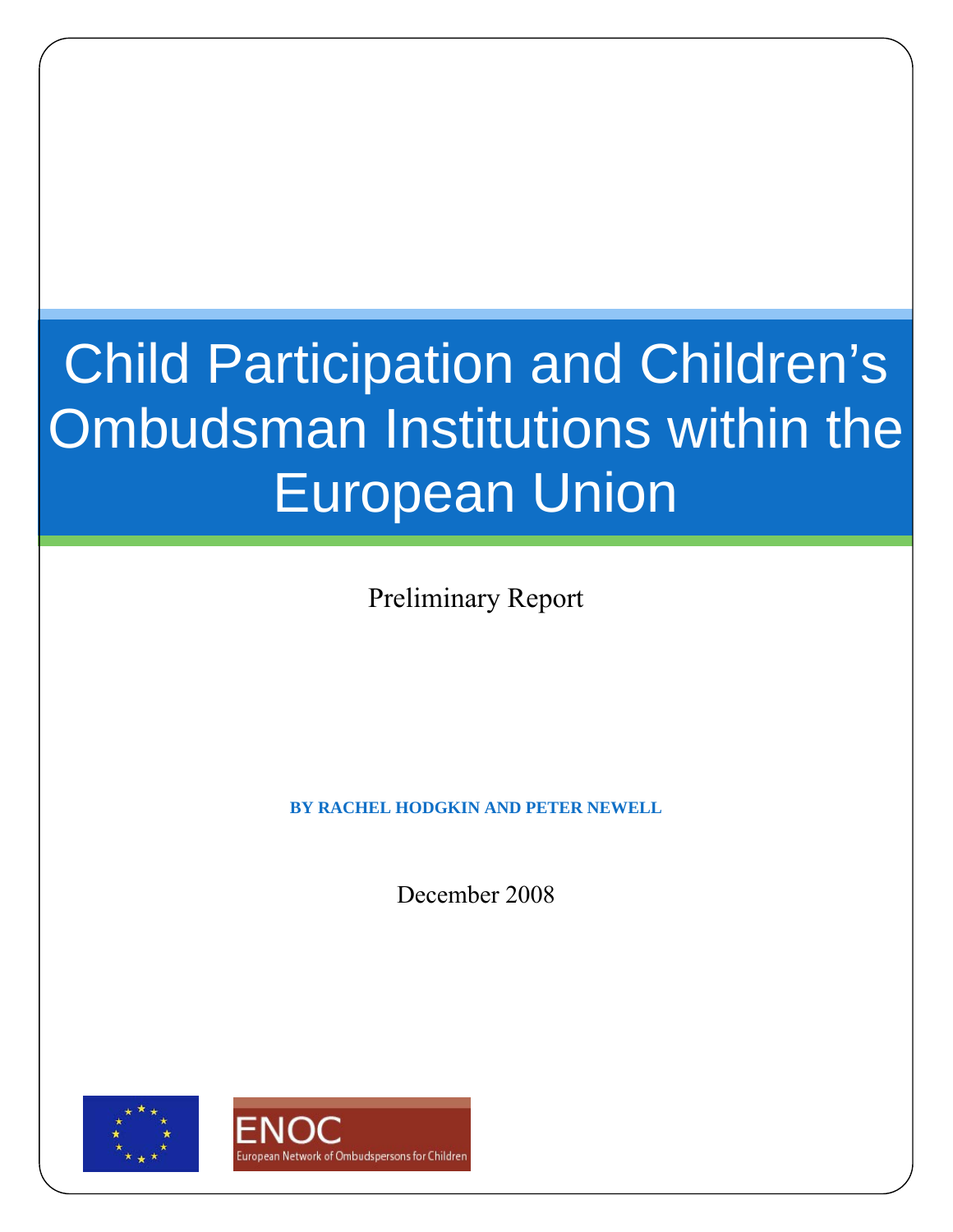## <span id="page-1-0"></span>**The European Network of Ombudspersons for Children (ENOC)**

The European Network of Ombudspersons for Children (ENOC) is a not-for-profit association of independent children's rights institutions (ICRIs). Its mandate is to facilitate the promotion and protection of the rights of children, as formulated in the UN Convention on the Rights of the Child:

- to serve as a forum of colleagues for the exchange of information, capacity-building and professional support among the members;
- to promote and safeguard children's rights and to work on strategies for the fullest possible implementation of the Convention on the Rights of the Child;
- to promote the establishment of independent children's rights institutions (ICRIs) in countries worldwide and offer support to such initiatives;
- to stimulate contacts and support with and among other ICRIs worldwide and their networks.

ENOC was established at a meeting in Trondheim, Norway in 1997, when an initial group of 10 institutions met, together with UNICEF (UNICEF's regional office for Western Europe in Geneva agreed to provide a Secretariat for ENOC for the first 10 years. In 2008 ENOC established an independent Secretariat in Strasbourg, with office accommodation provided by the Council of Europe). ENOC holds an annual meeting each year. By 2008 it had grown to include 32 institutions in 24 countries, including in 18 of the 25 EU member states. The Network adopted detailed "Standards for independent children's rights institutions" in 2001.

There are two categories of membership of ENOC – full and associate. Full membership is open to independent children's rights institutions within the 47 Council of Europe member-states which meet certain criteria, including being established through legislation with the function of protecting and promoting children's rights. Where the Bureau of ENOC decides that these criteria are not fully met, the institution may be considered for associate membership, if it demonstrates it is actively seeking to meet the criteria. Associate members are able to attend ENOC meetings and participate fully in ENOC activities and information-sharing.

This survey concerning ENOC and child participation is funded by the EU Fundamental Rights and Citizenship Programme.

The ENOC Secretariat can be contacted at:

Council of Europe D Building office n°208-210 67075 Strasbourg Cedex tel. +33 3 90 21 54 88 Email: secretariat@ombudsnet.org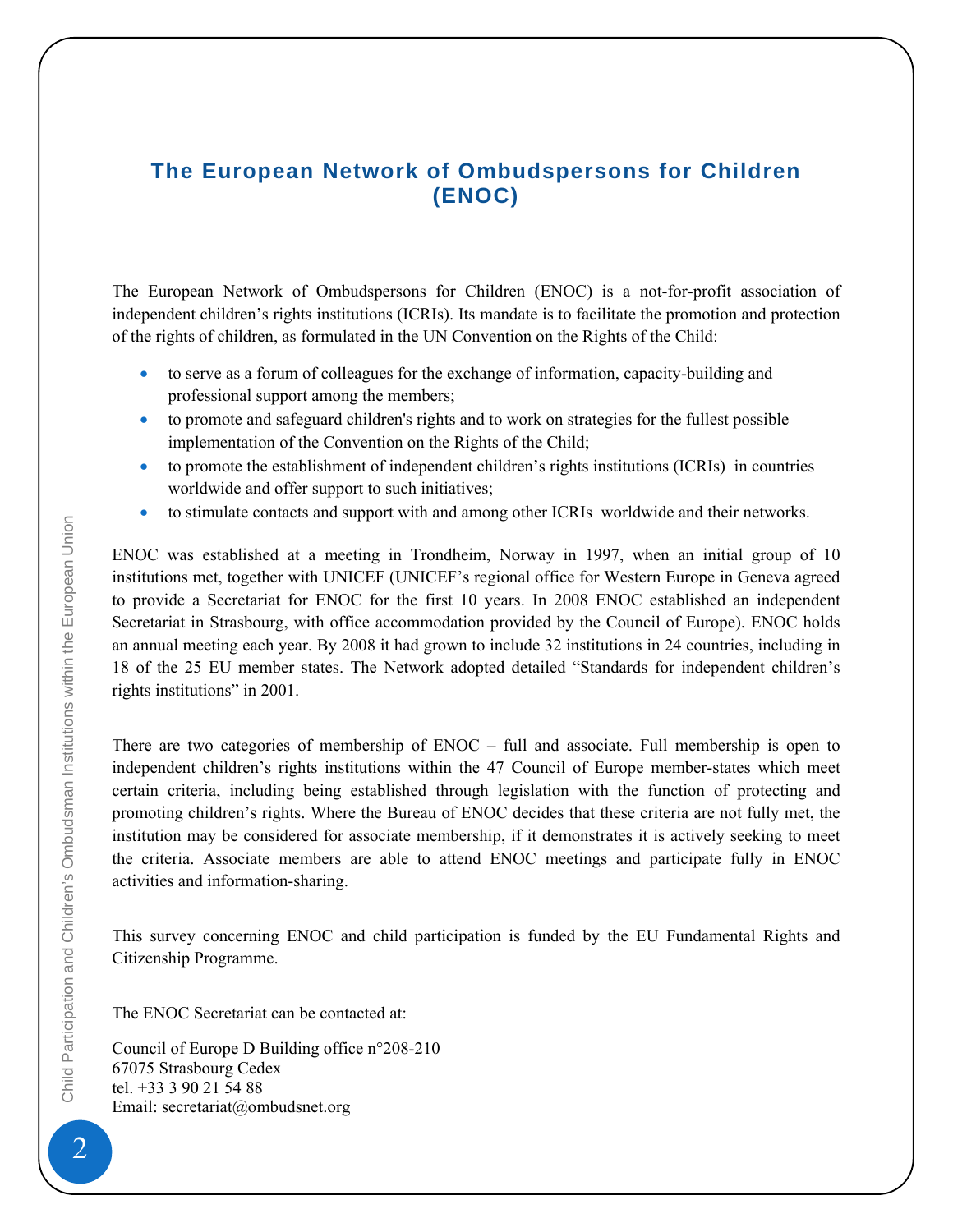# **CHILD PARTICIPATION AND CHILDREN'S OMBUDSPERSONS INSTITUTIONS WITHIN THE EUROPEAN UNION**

# PRELIMINARY REPORT – DECEMBER 2008

**Prepared by Rachel Hodgkin and Peter Newell** 

*This project has been funded with support from the European Commission.* 

*The report reflects the views only of the authors, and the Commission cannot be held responsible for any use which may be made of the information contained therein.*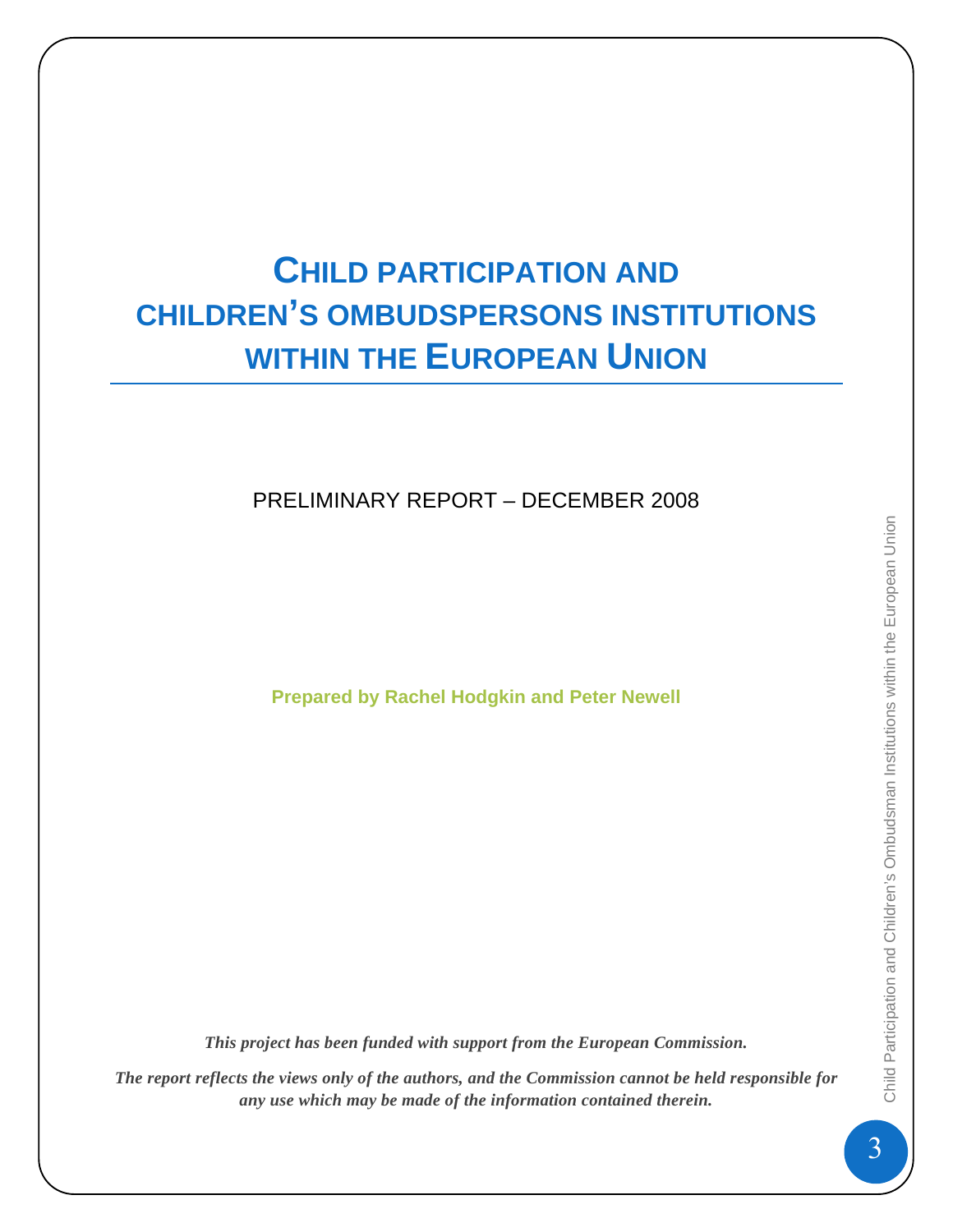# <span id="page-3-0"></span>**Table of Contents**

| 1. LEGAL REQUIREMENTS ON OMBUDSPERSONS TO PROMOTE CHILD PARTICIPATION 7            |
|------------------------------------------------------------------------------------|
|                                                                                    |
| THE IMPACT OF CHILDREN'S PARTICIPATION ON INSTITUTIONS' ADMINISTRATION 13          |
|                                                                                    |
|                                                                                    |
|                                                                                    |
| WHO ARE THE PARTICIPATING CHILDREN AND HOW WERE THEY "SELECTED"?  18               |
| THE IMPACT OF CHILD PARTICIPATION ON OMBUDSPERSONS' ACTIVITIES AND ADVOCACY23      |
| 4. OMBUDSPERSONS EFFORTS TO PROMOTE RESPECT FOR CHILDREN'S PARTICIPATION RIGHTS IN |
|                                                                                    |
|                                                                                    |
|                                                                                    |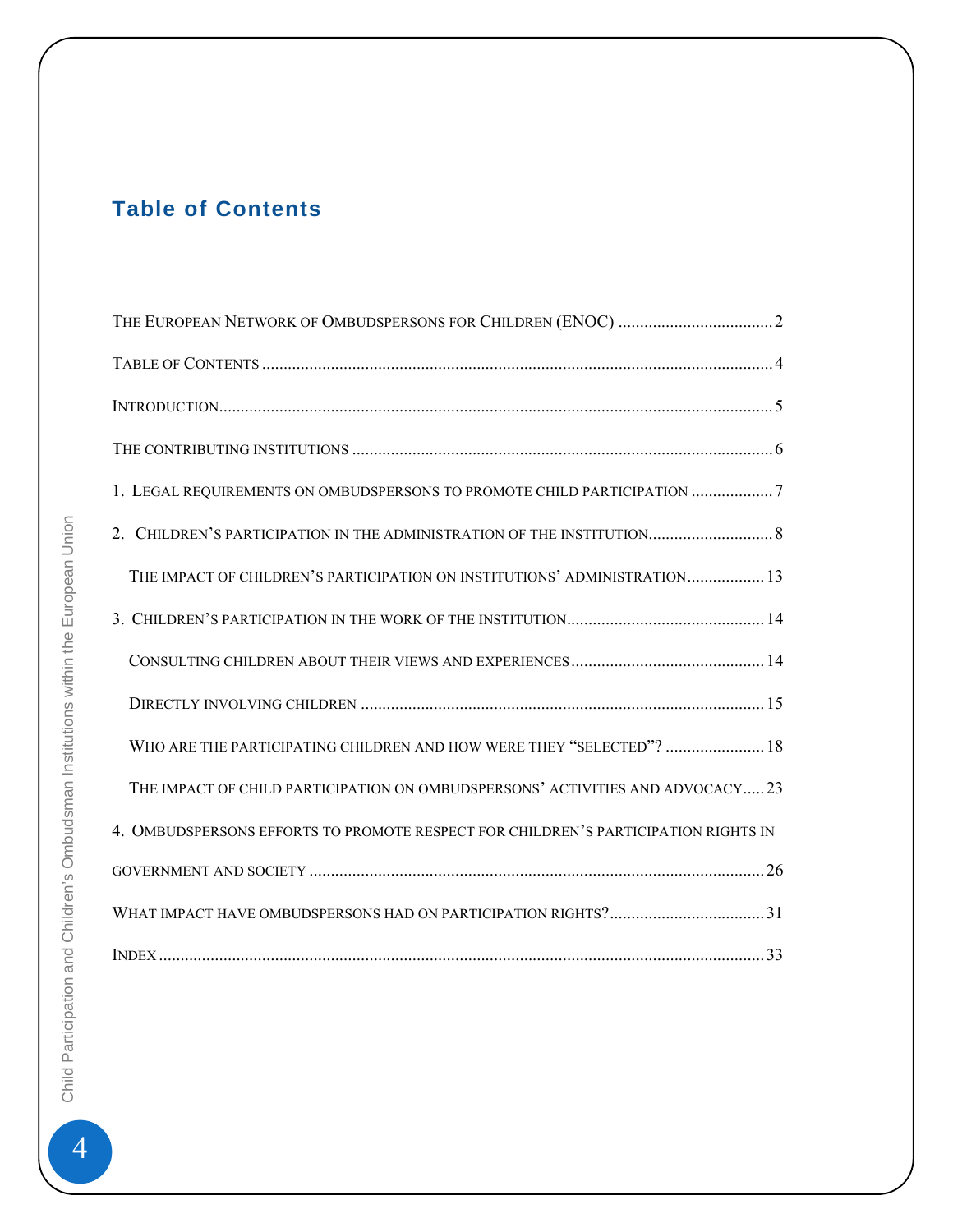# <span id="page-4-0"></span>**CHILD PARTICIPATION AND CHILDREN'S OMBUDSMAN INSTITUTIONS WITHIN THE EUROPEAN UNION**

## Preliminary Report, December 2008

# **Introduction**

ENOC, the European Network of Ombudspersons for Children, carried out this survey, funded through the EU Fundamental Rights and Citizenship Programme, in 2008. It looks at the work of children's ombudspersons' institutions in relation to aspects of the implementation of article 12 of the Convention on the Rights of the Child – children's right to express their views freely on all matters affecting them and to have those views given due weight.

The survey covered:

- The degree to which the legislation setting up children's ombudsperson institutions included child participation provisions;
- Child participation in the structure and administration of children's ombudsperson institutions;
- Child participation in particular research or campaigning activities of children's ombudsperson institutions;
- Children's ombudspersons' work in promoting respect for children's rights to participation in society and government – for example encouraging changes to law, policy or practice to ensure that children's views are heard and taken seriously in line with article 12.

This is a preliminary report on the responses received from ENOC institutions in EU member-states. A full report including the responses from all ENOC member-institutions will be published in 2009.

# **Article 12 of the Convention on the Rights of the Child**

1. States Parties shall assure to the child who is capable of forming his or her own views the right to express those views freely in all matters affecting the child, the views of the child being given due weight in accordance with the age and maturity of the child.

2. For this purpose, the child shall in particular be provided the opportunity to be heard in any judicial and administrative proceedings affecting the child, either directly, or through a representative or an appropriate body, in a manner consistent with the procedural rules of national law.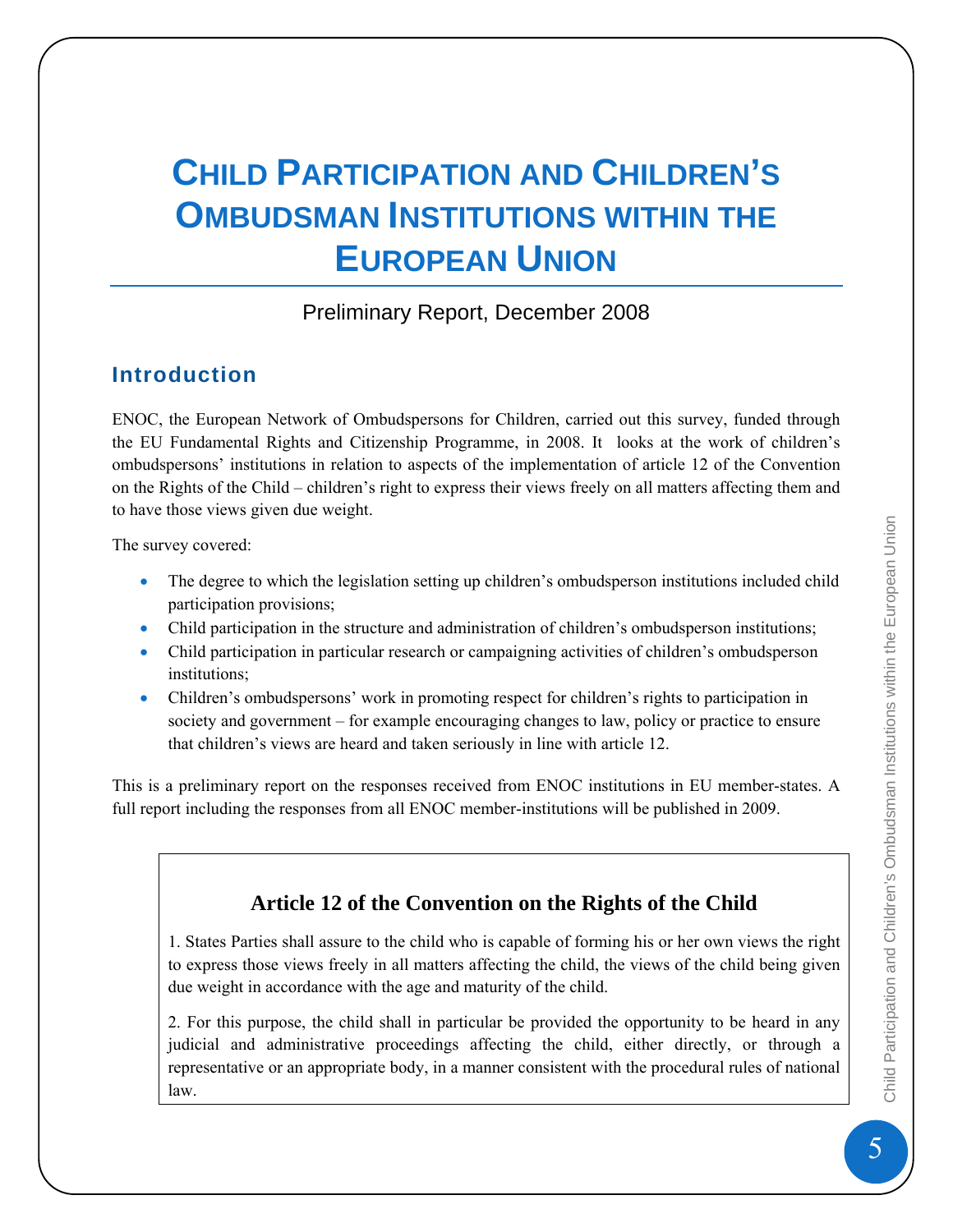# <span id="page-5-0"></span>**The contributing institutions**

The institutions who responded to the survey are all full or associate members of the European Network of Ombudspersons for Children (ENOC):

Austria – the Ombudsman for Children from the Länder of Styria (representing the ombudspersons of the other Länders)

Flanders (Belgium) – Children's Rights Commissioner

French Community (Belgium) – Delegate General for Children's Rights

Catalonia – Ombudsman for Children's Rights

Cyprus – Commissioner for the Protection of Children's Rights

Denmark – Chairperson of the Danish Council for Children's Rights

England - Children's Commissioner ("11 Million")

Finland – Ombudsman for Children

France – Institution of the Defender of Children

Greece – Ombudsman for Children

Hungary – Parliamentary Commissioner for Civil Rights

Ireland – Ombudsman for Children

Lithuania – Childrights Ombudsman

Luxembourg – Ombuds-Committee for the Rights of the Child

Madrid – Defender of Children

Malta – Commissioner for Children

Poland – Ombudsman for the Children's Bureau

Scotland – Commissioner for Children and Young People

Slovakia – Public Defender of Rights

Sweden – Children's Ombudsman

Wales – Children's Commissioner

For the sake of brevity and ease of reading the full titles of the institutions are not used in the report; instead, the name of the institutions' country/city/region is given, or sometimes we refer to an unspecific "children's ombudsperson" or "institution".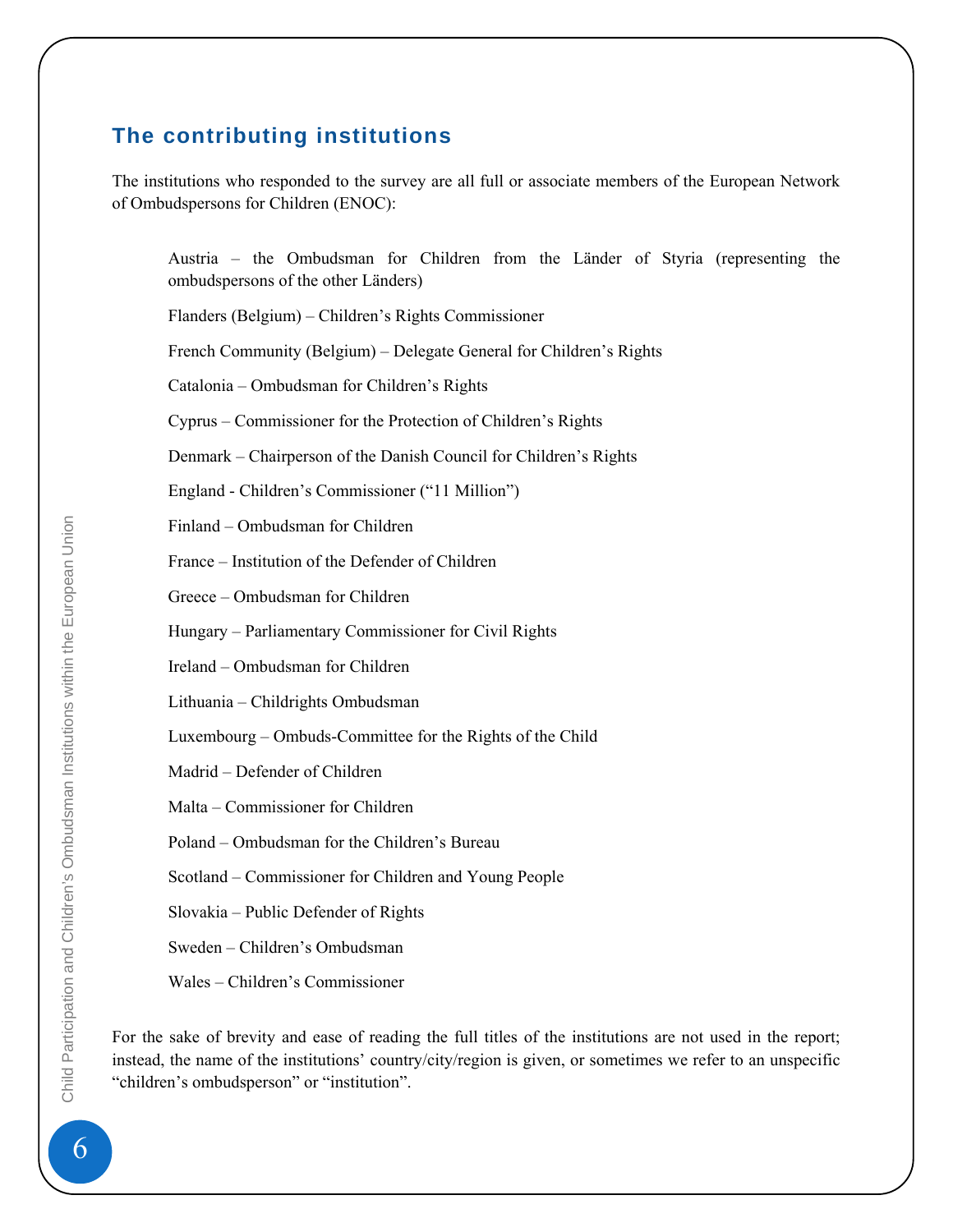# <span id="page-6-0"></span>**1. Legal requirements on ombudspersons to promote child participation**

The institutions were asked about their founding statutes. Catalonia, Slovakia, France, Belgium French Community, Greece, Hungary, Poland and Sweden responded that the legislation did not require them to do anything in relation to child participation (although Sweden pointed out that it had an implicit duty to communicate with children in order to fulfil its statutory obligation to represent them).

Otherwise, some statutes require the ombudsperson to consult and involve children in its activities, including those of Flanders, Lithuania, Denmark, Madrid, Austria, England, Wales, Scotland, Northern Ireland, Ireland and Cyprus.

Alternatively or additionally, some require that the ombudsperson must promote children's rights to be heard by others: Lithuania, Cyprus, Finland, Malta, Scotland, England and Ireland.

Scotland provides an example of strong legislation requiring the institution to relate to children directly:

(1) The Commissioner must encourage the involvement of children and young people in the work of the Commissioner.

(2) The Commissioner must, in particular, take reasonable steps to—

(a) ensure that children and young people are made aware of—

(i) the functions of the Commissioner;

(ii) the ways in which they may communicate with the Commissioner; and

(iii) the ways in which the Commissioner may respond to any issues which they raise;

(b) consult children and young people on the work to be undertaken by the Commissioner; and

(c) consult organisations working with and for children and young people on the work to be undertaken by the Commissioner.

(3) In carrying out the duties under subsections (1) and (2) the Commissioner must pay particular attention to groups of children and young people who do not have other adequate means by which they can make their views known.

(4) The Commissioner must prepare and keep under review a strategy for involving children and young people in the work of the Commissioner in accordance with this section.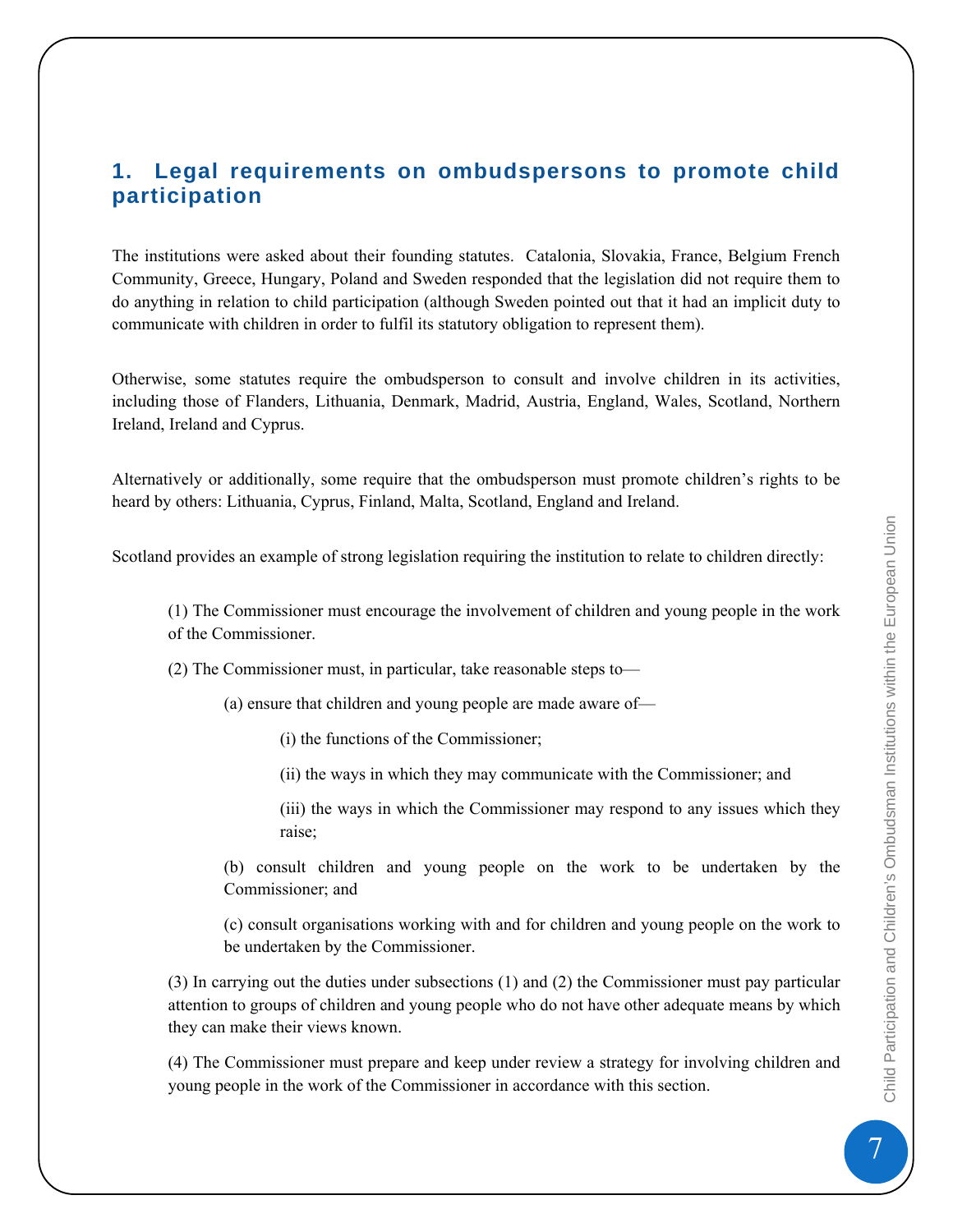<span id="page-7-0"></span>The statute also states that: "Where the Commissioner publishes a report which is not specifically designed for children or young people the Commissioner must also publish a child friendly version of the report." (The term "child friendly" is defined in the legislation).

Cyprus's law gives an example of where the institution also has outward-looking responsibilities in this respect: it must "identify and promote the views of children where they themselves cannot be heard," and the England statute reduces the function of the children's ombudsperson to a single duty – that of "promoting awareness of the views and interests of children in England."

# **2. Children's participation in the administration of the institution**

The institutions were asked how children were involved in its internal administration, for example in staff appointments, publications and publicity, budget-allocation or deciding priorities of work.

A number of offices said they did not have any provisions for involving children in the running of their organisation. Some acknowledged this to be a shortcoming and were thinking about how it could be remedied - for example, Finland reported that the Board of the Finnish Children's Parliament of seven to 12 year-olds has recently been asked to act as an advisory group for the Ombudsman.

# **Committee on the Rights of the Child – advice on children's right to participation and children's ombudspersons**

The Committee on the Rights of the Child has underlined the importance of child participation in its General Comment on "The role of independent national human rights institutions in the promotion and protection of the rights of the child" (CRC/GC/2002/2).

The Committee advises that institutions "should be geographically and physically accessible to all children. In the spirit of article 2 of the Convention, they should proactively reach out to all groups of children, in particular the most vulnerable and disadvantaged, such as (but not limited to) children in care or detention, children from minority and indigenous groups, children with disabilities, children living in poverty, refugee and migrant children, street children and children with special needs in areas such as culture, language, health and education. The legislation should include the right of the institution to have access in conditions of privacy to children in all forms of alternative care and to all institutions that include children. (para. 15)

The Committee also notes that institutions have a key role to play in promoting respect for the views of children in all matters affecting them, as required by article 12 of the Convention, by Government and throughout society: "This general principle should be applied to the establishment, organization and activities of national human rights institutions. Institutions must ensure that they have direct contact with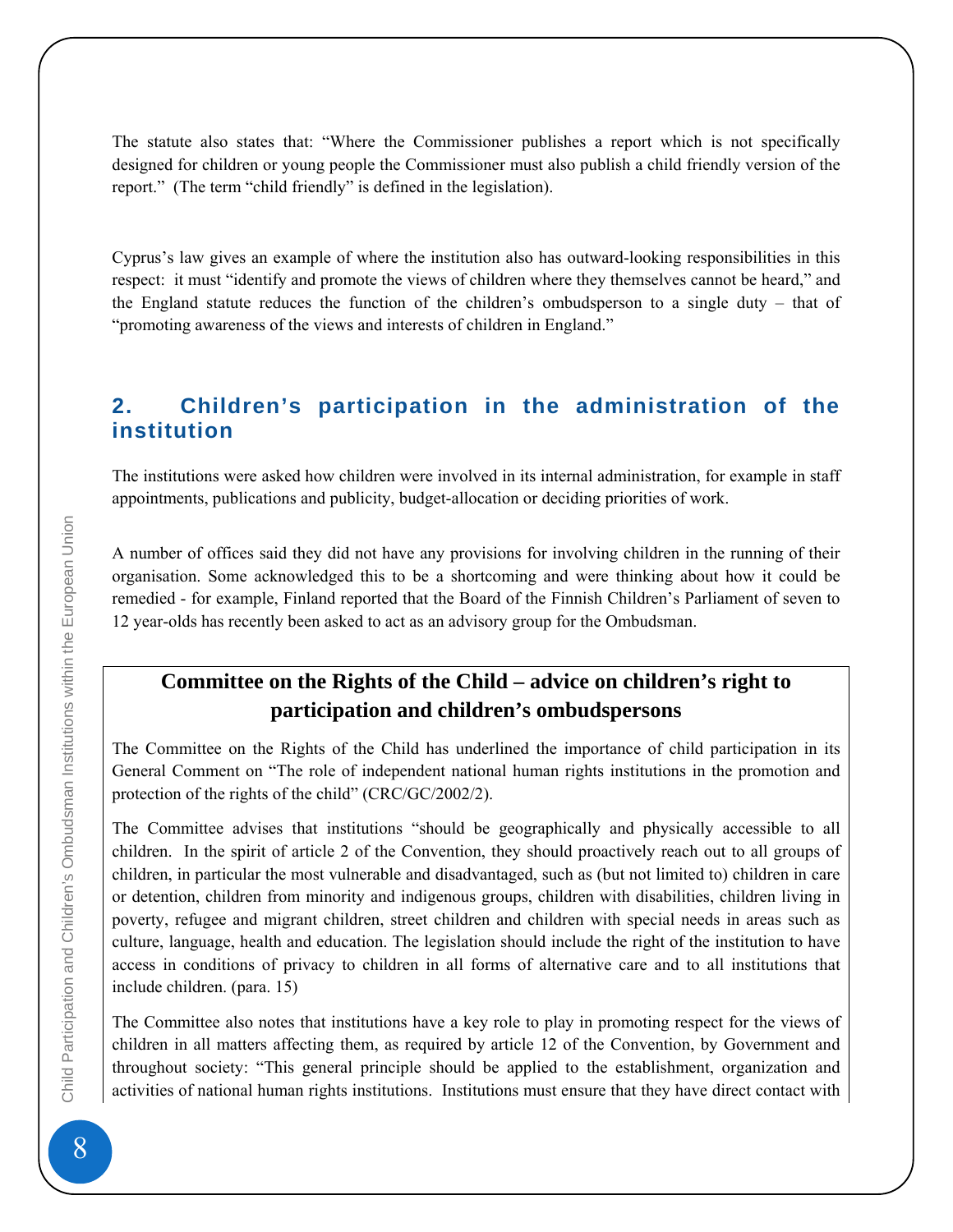children and that children are appropriately involved and consulted. Children's councils, for example, could be created as advisory bodies for institutions to facilitate the participation of children in matters of concern to them." (para. 16)

The Committee proposes that institutions "should devise specially tailored consultation programmes and imaginative communication strategies to ensure full compliance with article 12 of the Convention. A range of suitable ways in which children can communicate with the institution should be established." (para. 17)

Among a list of activities for institutions proposed in the General Comment are:

- In light of article 12, ensure that the views of children are expressed and heard on matters concerning their human rights and in defining issues relating to their rights;
- Advocate for and facilitate meaningful participation by children's rights NGOs, including organizations comprised of children themselves, in the development of domestic legislation and international instruments on issues affecting children;
- Promote public understanding and awareness of the importance of children's rights and, for this purpose, work closely with the media and undertake or sponsor research and educational activities in the field;
- In accordance with article 42 of the Convention which obligates State parties to "make the principles and provisions of the Convention widely known, by appropriate and active means, to adults and children alike", sensitize the Government, public agencies and the general public to the provisions of the Convention and monitor ways in which the State is meeting its obligations in this regard. (Para 19)

The Flanders respondent commented:

"We must admit that our office does not have any structures or methods to include children in our administration and decision-making. I have always been hesitant to do so, because I am not yet convinced on how to proceed with such structures to guarantee authentic and lasting participation. (I hope this study will prove me wrong). In a very indirect way, children and young people do influence for example the choice of issues on which we draft recommendations, by means of the complaints they send us."

The doubts expressed by the Flanders respondent are understandable. There are difficulties with involving children in administrative matters: for example, times of meetings have to be altered to fit in with the children's school hours, official and professional jargon may have to be translated and the work involved may be unattractively boring to children. The "lasting" participation of children will never be possible, since at 18 they outgrow their qualification for the job.

England also raised concerns about resources:

"We are currently reviewing our approach to participation as there have been significant difficulties in sustaining it, in terms of gaining continued support from youth workers – whose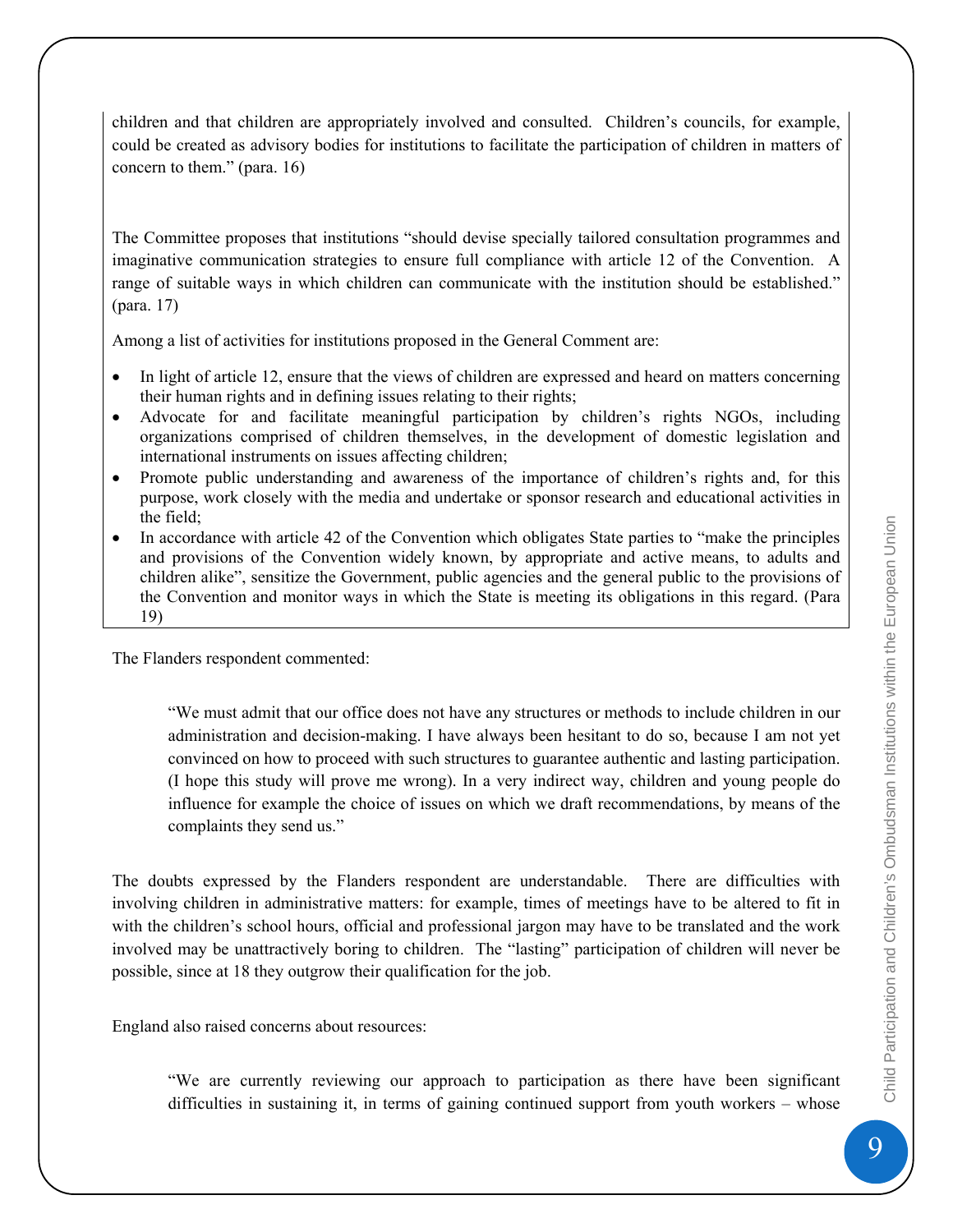budgets are not certain – and securing staff who are able to work with children who are highly vulnerable or have difficult family situations."

Nonetheless, children currently constitute a strong presence in the England institution:

"Children and young people are actively involved in our business planning cycle. Over the past two years children have decided the main themes of our work. This is supported by 'buddy groups', which are children and young people who support our spotlight work in specific policy areas who have experience of the issue we are trying to improve.

Children have also been involved in the recruitment of all permanent staff and in the development of the new brand, values, mission, vision, and the development of the new website."

Ireland, too, systematically involves children, by means of a standing Youth Advisory Panel (YAP):

"The panel currently has 22 members. Members participate on a voluntary basis, with travel and subsistence costs associated with their activities as YAP members paid for by the children's ombudsperson. Panel meetings take place every 6-8 weeks. YAP members' activities with the Office include:

- recruiting staff. (A group of 15 young people was involved in the selection process for the appointment of the Ombudsman for Children. This included developing the job description, designing the advertisement and interviewing candidates for the job. The first YAP was involved in the recruitment of the Office's senior management team. This followed training and support on devising job descriptions, developing interview questions and sitting on an interview and appointment panel. More recently, YAP members have been involved in recruiting staff for vacancies across teams in the organisation. YAP members take part as equals with the adults on the appointment panels. Panels usually consist of an independent chair, two members of YAP and two staff members);
- advising on the Office's communications with children and young people;
- informing the Office of emerging issues for children and young people;
- assisting with the design, planning and implementation of activities to raise awareness of the Office and the UN Convention on the Rights of the Child;
- participating in appropriate national and local media work;
- representing the Office at events for children and young people and supporting children's and young people's participation in activities and events;
- co-facilitating workshops and making presentations at conferences."

Seven other institutions - Cyprus, Madrid, Malta, Scotland, Northern Ireland, Greece and Wales – also routinely involve children in administration and office matters. And in almost all the institutions children play a significant role in marketing the ombudsperson, by advising or determining the design and content of the institution's website, logo and other publicity materials. Hungary responded to explain that,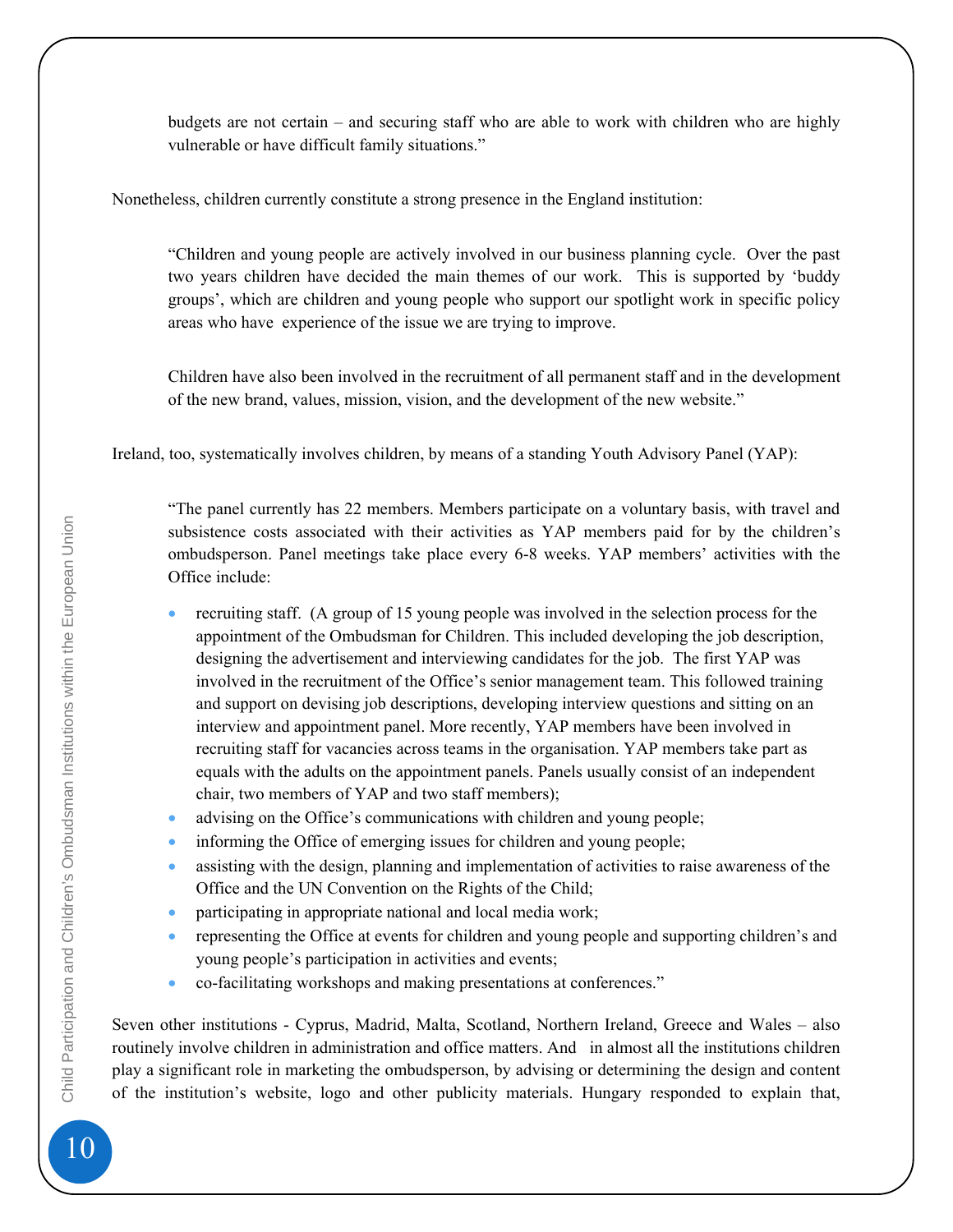although there was no independent institution for children, the Parliamentary Commissioner for Civil Rights had launched an Internet home page for children with the collaboration of primary school pupils.

Cyprus is required to involve children under its founding statute: a quarter of the membership of the Commissioner's Advisory Committee must be children. The Cyprus respondent said that, as well as regularly consulting this Advisory Committee on administrative matters and policy decisions, the Commissioner is legally required to collaborate with two other bodies of children – the Cyprus Children's Parliament and the Pancyprian Students Council:

"The involvement of these bodies is achieved through frequent meetings, either at our premises or by attending the bodies' meetings. During the meetings children are thoroughly informed on policy and administration issues and challenges that the Institution is confronted with and their active participation in this regard is sought… the Commissioner [consults] the children as regards the institution's future activities and priorities and the ways of pursuing the objectives and the priorities decided upon by the Commissioner and the children's representatives."

Malta has an advisory group which comprises nine adults and four children, meeting once every three months.

In 2006 Scotland's Commissioner for Children and Young People set up a "Reference Group" of 12 young people aged between 14 and 21, who were recruited to be geographically representative (through national advertising campaigns then interviews). The group meets six times a year with a view to advising the Commissioner on her work, resources and publications. The respondent commented:

"…The model of meeting six times per year (once every two months) has limited the capacity for the group to be involved in the day to day decision- making processes. We have considered how we could involve individual group members in the governance of the organisation, however we have decided it would not be appropriate to have individual group members sitting on management committees at this stage.

We conducted a national consultation in 2005 which involved 16,000 young people and this identified our priorities for taking forward our work. The Reference Group's key role has been to advise and comment on our ideas for taking some of this work forward e.g. our 'detective kits' work which we used to find out more about children's views on 'things to do' – the top issue from our national consultation. To a lesser extent we have consulted with the group on some specific issues.

Inevitably there have been opportunities for the young people to become involved in making decisions about other pieces of our work. For example: young people from the reference group (and other SCCYP groups) have been supported to sit on interview panels for the recruitment of SCCYP staff, and young people have been supported to take part in tender interviews for specific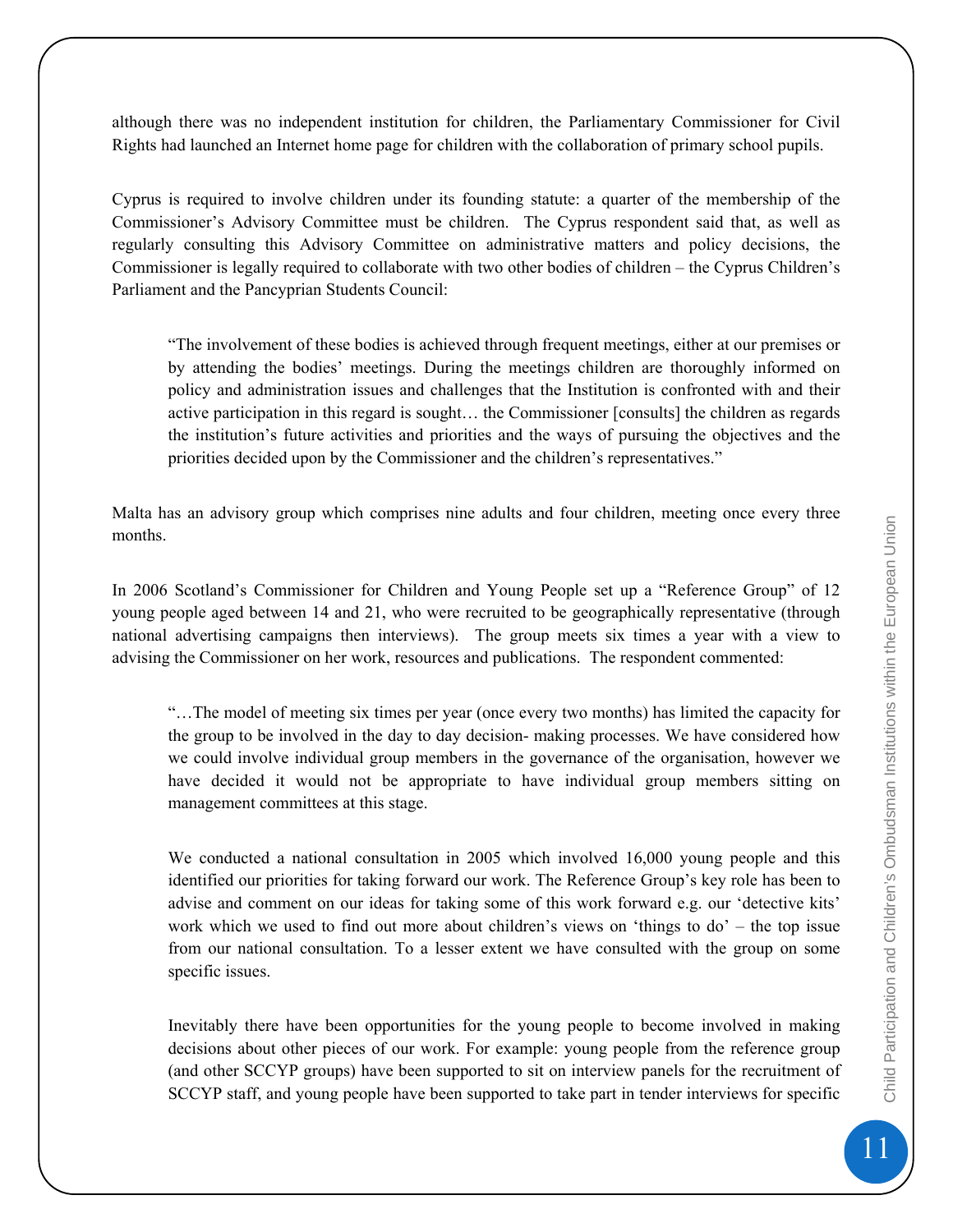pieces of work e.g. web site designers, annual report designers etc. Their views have carried the same weight as the staff members' views who also took part."

Other institutions have undertaken ambitious national surveys to determine what the ombudsperson should prioritise. These projects are described in the next section, on how children are involved in the work of the institution.

The Madrid office has set up a Council of Children's Participation, comprising nine children aged 12-13, elected by local children's councils, who participate in administration and internal decision-making when requested to do so – for example they have proposed areas of future research.

The French Children's Ombudsperson has set up a consultative committee of 20 young people aged between 15 and 18 who "represent the voice of their generation for the Children's Ombudsperson." By and large they inform the work of the institution, addressed in the next section, but this group also help determine priorities of work and those who can easily attend the office participate in writing and designing the materials. (The French institution also told us they had recruited "young ambassadors" to promote the role of the Ombudsperson, as will the Belgium French Community institution in 2009, but as the ambassadors are adults, aged between 18 and 25, they are not the subject of this paper).

Northern Ireland has a Youth Panel of 26 members, representing different regions, religions, abilities and ethnic groups. Its role includes:

- Sitting on planning teams for work projects (two young people for each team) and participating in monitoring projects;
- Developing policy;
- Providing additional information from a young person's point of view to support NICCY's responses to Government consultations;
- Media and Public Relations work:
- Recruiting permanent staff: the panel members are given recruitment and equality training to enable them to sit on interview panels. They also are involved in role plays when used as part of the recruitment process;
- Sitting on shadow ethics committee for research projects (running parallel to the NICCY ethics committee);
- Advising on research or service reviews.

Wales has two Young People's Advisory Groups of 11-16 year-olds, one in North Wales and one in South Wales. The members are representatives from their local authority youth forum, with nominations "especially welcome" from children from minority groups or experiencing difficult circumstances. They have input into recruitment, policy, publications and methods of working.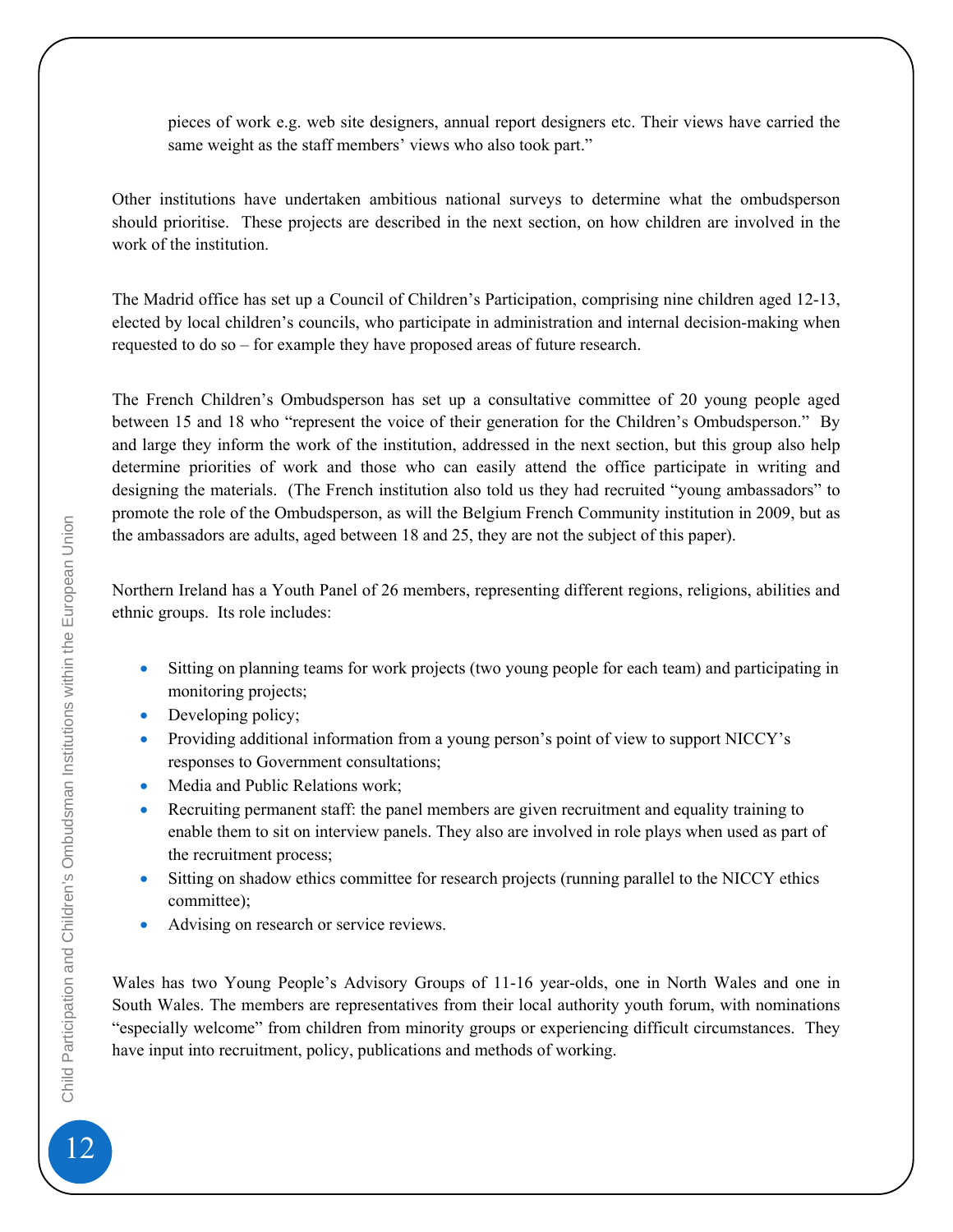<span id="page-12-0"></span>The Greek institution is in the preliminary stages of setting up an advisory group, which will have 20 members aged 13-17. Its task will be to advise on priorities, how to communicate with children and to comment on the work (including the handling of individual complaints), but it will not – as yet – participate in budget allocation or staff appointments.

#### **The impact of children's participation on institutions' administration**

The institutions of Madrid and Cyprus consider the participation of children in office life to have been a success; France said this had not yet been evaluated and Scotland commented on its Reference Group as follows:

"From our experience of working with the group it has been evident that the young people would like their involvement to go beyond this. Some group members have wanted to be more involved in decision-making processes. On the other hand other group members have stated that they would like to be more involved in some of the pieces of work they have been making decisions about. So for example rather than just deciding who should design our web site the young people would like to be more actively involved in the design and content gathering process.

"Where possible we have tried to support some of this but this has raised both practical and capacity issues. The young people live in various different regions of Scotland e.g. Orkney Islands and this has proved difficult to increase the intensity of contact with them to support some of their wishes. Furthermore our core staff team for participation has fluctuated between 3-5 team members which has proved challenging to support a more participative approach.

"We are in the process of reflecting on our work with the group thus far to gain learning which we hope will inform our work with any future group that is established."

Ireland also mentions problems relating to geography, resources and meeting the children's expectations, but is firm about the benefits:

"The energy, creativity and commitment that young people typically bring to their work with us are very motivating for staff... A further positive side-effect on the organisation has been the internal collaboration and corresponding team-building regarding our work to provide for children's participation. Finally, our commitment and corresponding work to provide for children's and young people's participation enhances the credibility of our work to promote children's right to be heard and corresponding provision by others for children's participation ('walking the talk')."

Northern Ireland commissioned an independent evaluation of its Youth Panel. This found overall satisfaction with its operation, but recommended that its interaction with the various staff members should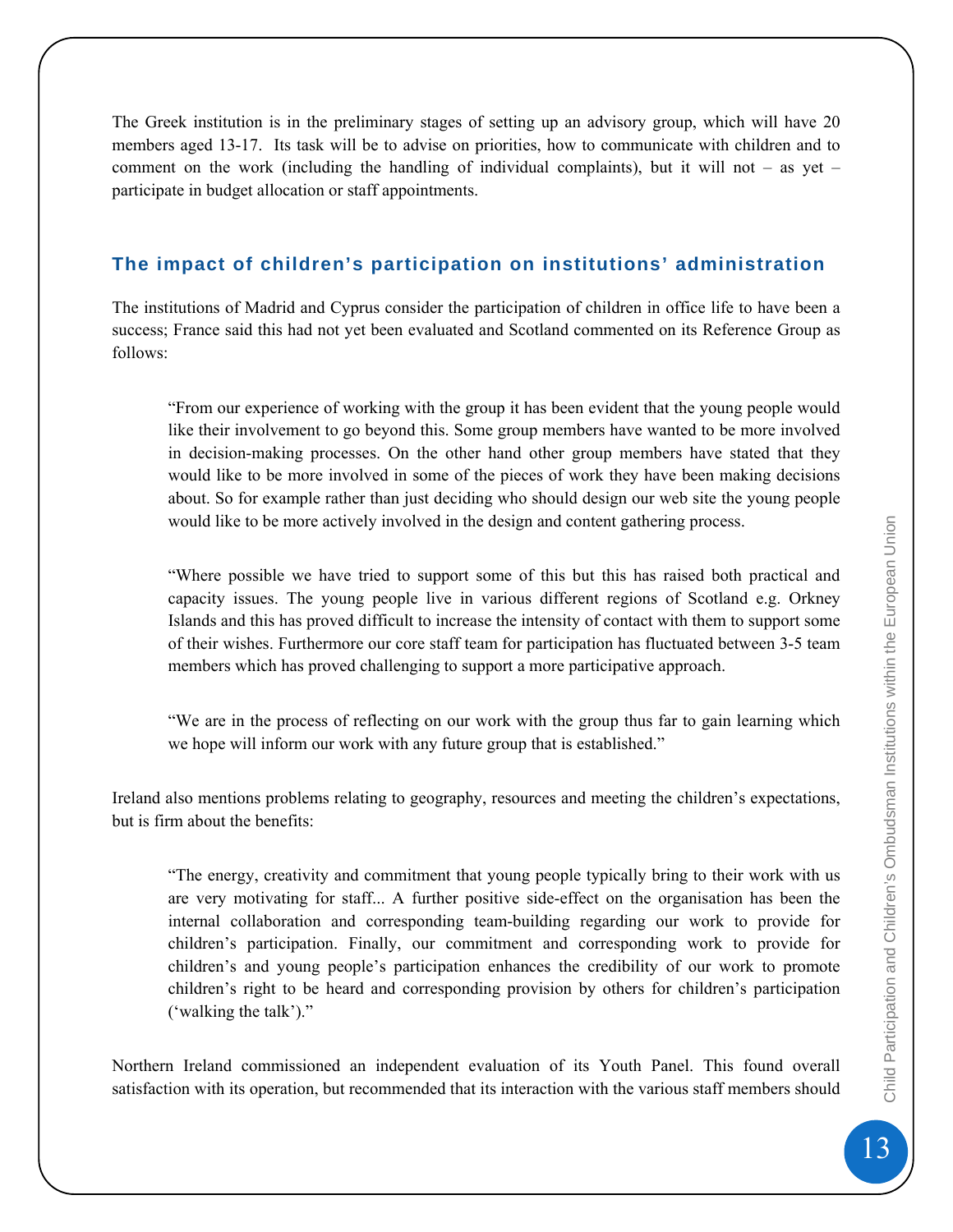<span id="page-13-0"></span>be developed, with one individual identified as the main administrative co-ordinator, and suggested that formal links with other children's groups could bring in a wider range of views.

Wales observed, although children had a visible impact on publications, promotion, corporate identity and staff recruitment, in relation to the children's vote on work priorities:

"We have found challenges in implementing what children and young people have decided we should do since, while the organisation recognises the importance of them having a say, we have often needed to react to external events which means that by the time the What Next? process is complete there is little space in the work programme and it has been unclear what resources are available"

# **3. Children's participation in the work of the institution**

All the institutions in one way or another consulted children about issues that affected them, and most institutions had also taken initiatives which involve children more actively in projects, including research and advocacy.

What children were consulted about, the projects they were involved in, who the children were, how they were selected and what the impact was, are explored below.

#### **Consulting children about their views and experiences**

The institutions were asked what measures they had taken to consult children. Most of the institutions sought general feedback from children about what was wrong (and right) about their lives, sometimes in response to events like the country's periodic report to the Committee on the Rights of the Child or the UN Study on children and violence, but usually in order to find out what issues were particularly important to children.

Some were highly systematic in these consultations, and some canvassed the views of impressively large numbers of children, as is discussed below. Others, like Catalonia, admit they rely on a spontaneous expression of views by children, for example through its website. Some, like Lithuania, approached existing children's groups like the Schoolchildren Parliament or Children Against Violence, and one (Belgium French Community) relied on another adult organisation, UNICEF, to do this consultative work, and on academics to test information materials on children rather than doing it themselves. One of the Austrian institutions commented that its provincial government had established a young advisory group which it so rarely consulted that "sometimes we, the ombudsoffice, talk with these young people about their needs, wishes, problems, opinions."

In addition, some of the institutions undertake more in-depth consultations. For example Flanders described three research projects: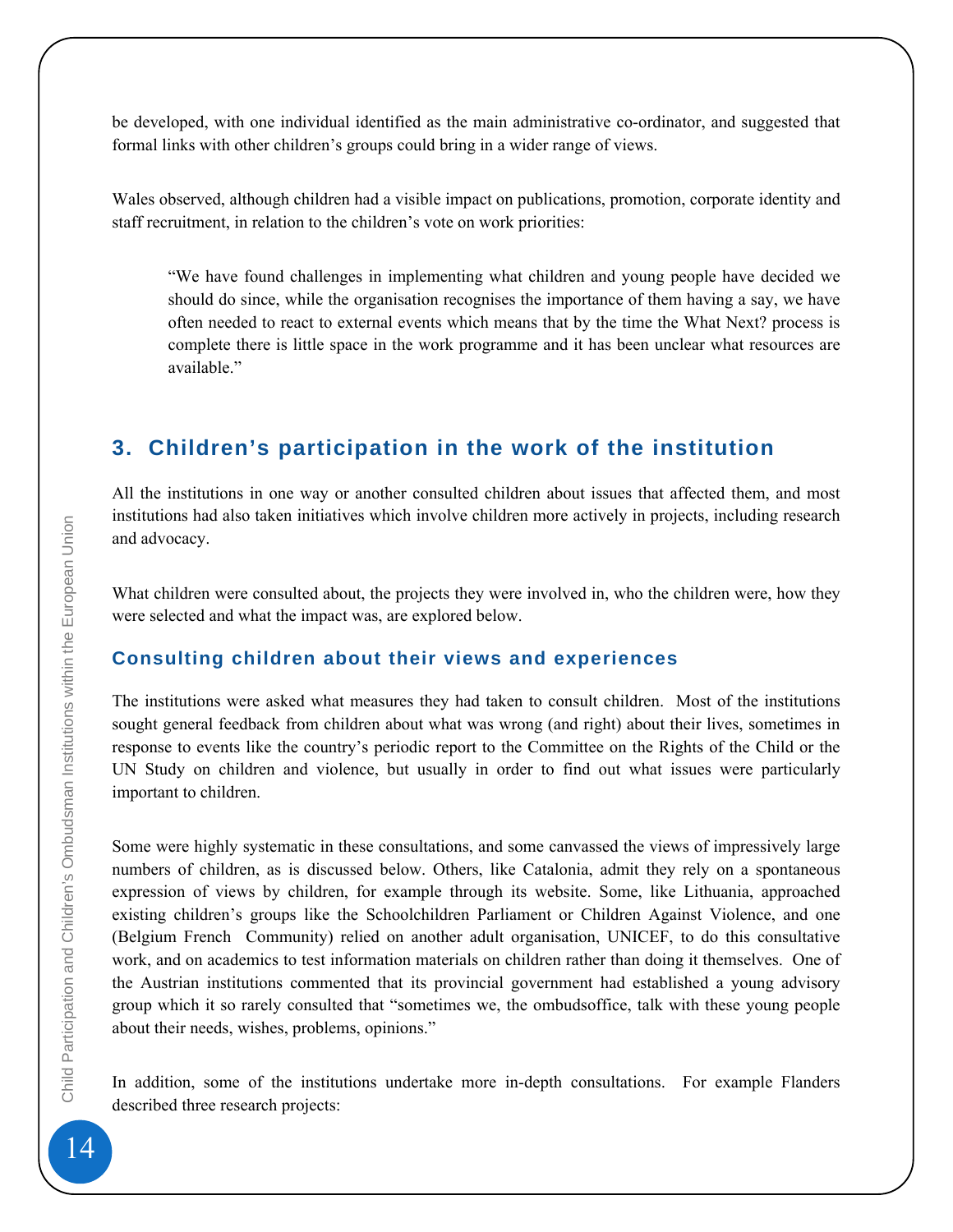<span id="page-14-0"></span>" 'Children and divorce': in this report we carried out a small scale qualitative research with children who had gone through the divorce of their parents and how that had affected their lives. This research was carried out together with the University of Ghent because of their experience in divorce and interviewing children.

'Children in asylum': in a report on asylum and deportation we interviewed children who are living in closed centres with their parents, awaiting deportation.

'Accessible youth care': we involved children in a research project on the issue of how accessible (or not) the Flemish youth care is. This research was done together with an organisation specialised in qualitative child-research."

France mentioned two specific issues on which it had consulted children: the proposed creation of a new status for 'third parties' in parenting and the recommendation of the Committee on the Rights of the Child that France prohibit all forms of corporal punishment. Finland had researched the rights of Sami children, and was embarking on work on Roma children. Luxembourg consulted children about whether homosexuals should be allowed to adopt children, on children's access to violent films and on how to campaign concerning the new law to prohibit drinking for under-16s. Scotland and Malta consulted children about the care system and about children's health issues; Cyprus about the deficiencies in implementing Article 12; Denmark and Madrid about school bullying (these were large-scale projects: almost all the institutions had ensured some child input on the issue of school bullying). Greece organised regional meetings to consult children, including special needs children, about pupil participation in schools.

#### **Directly involving children**

While consulting children is an essential element of the work of a children's ombudsperson, it is also unavoidable – all official statements and research must be backed by evidence, and where the subject is children, children's views and experiences will inevitably be sought. However, for the children concerned consultations are a fairly passive form of participation, the results of which are often obscure (though of course the consultative process is often also a means of awareness-raising and informationdissemination).

It was therefore exciting to learn about projects where children were more actively engaged in the work of the institution. For example, Slovakia, whose mandate includes dealing with individual complaints, embarked on an ambitious project of recruiting children to act as ombudspeople:

"The core involvement of children lies with the work on individual complaints, where children are chosen as "Children ombudsmen" to facilitate communication between the children/youth of their age group in their respective school and the Office of the Public Defender of Rights, to make their voices better heard but also to encourage the children themselves to get involved in resolution of their problems. The activity is …based on the idea that children/youth are more likely to communicate their problems to an age- related peer, rather than to an institution or adult.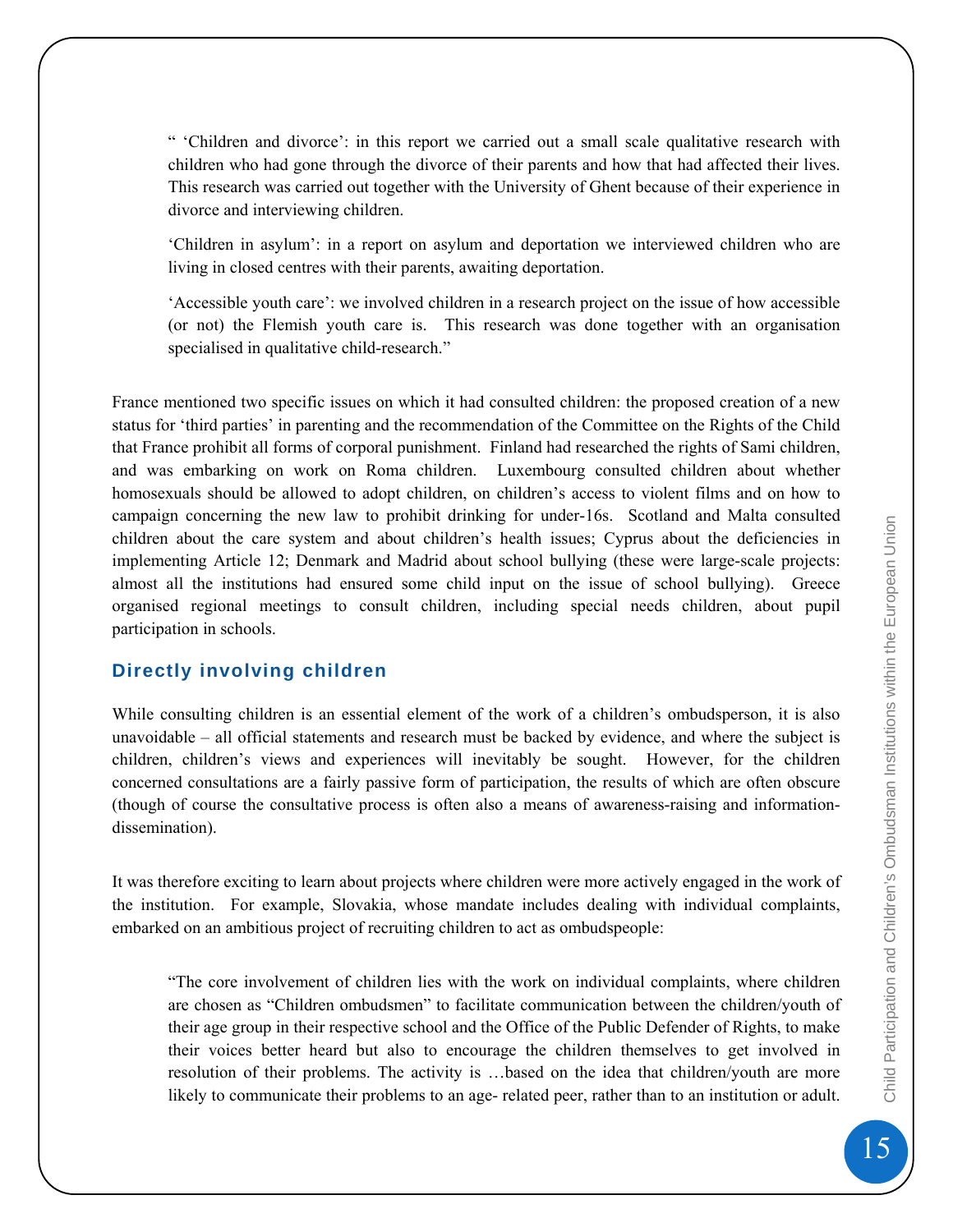The Project has only been launched recently (September 2008) in several pilot schools (age group above 10) and is exercised in parallel to other possibilities (direct/via guardian) to reach the office.

"The "Children ombudsmen" have designed advertisement posters in their schools to inform their peers about the project itself, but also about the various children's rights topics. The project has also been launched on some school websites. The scope of the information channels is broadening all the time, as more ideas brought by the children themselves come on board."

Austria also involves children in helping other children with particular problems – several of its institutions run a "teens4teens" programme, where young people answer a telephone hot-line which they set up themselves, getting assistance from the Ombudsperson staff only when they need it.

Flanders and Lithuania involve children in public media broadcasting: Flanders entered into partnership with a television channel, TMF, on the grounds that television was the best way to reach children. The goal was to inform children about their rights, highlight children's rights day and publicise the work of the Commissioner:

"Young people were involved in… defining the programme issues and the making of the programme. They also made separate pages on the TMF website about the action. A professional team supported them and our office was present for questions about the content."

Lithuania's Children's Rights Ombudsman Institution organises a monthly radio programme to discuss children's rights, to which children with relevant experience are invited to contribute. In Luxembourg, children proposed and created a 'thumb cinema' (or flip book) to explain the Convention on the Rights of the Child for the children's ombudsperson.

Children have been involved in other media activities: for example the Ombudsoffice of Upper Austria produces a children's rights newspaper which is written with and by children and the Ombudsoffice of Carinthia organised a story-writing event which culminated in a published book of stories by 8 to 12 yearolds about children's rights.

Cyprus told us that it involved children in all its press conferences, and encouraged their active participation. It also describes a children's project:

"… to set up a theatrical production to be presented at our Institution's celebrations for the 20th of November. Children were asked to write the script and direct the play in any way they thought appropriate and were then invited to present it before state officials such as Ministers, Members of the Parliament, parents and children. At the same event, children were also invited to express themselves through painting and these paintings were exhibited."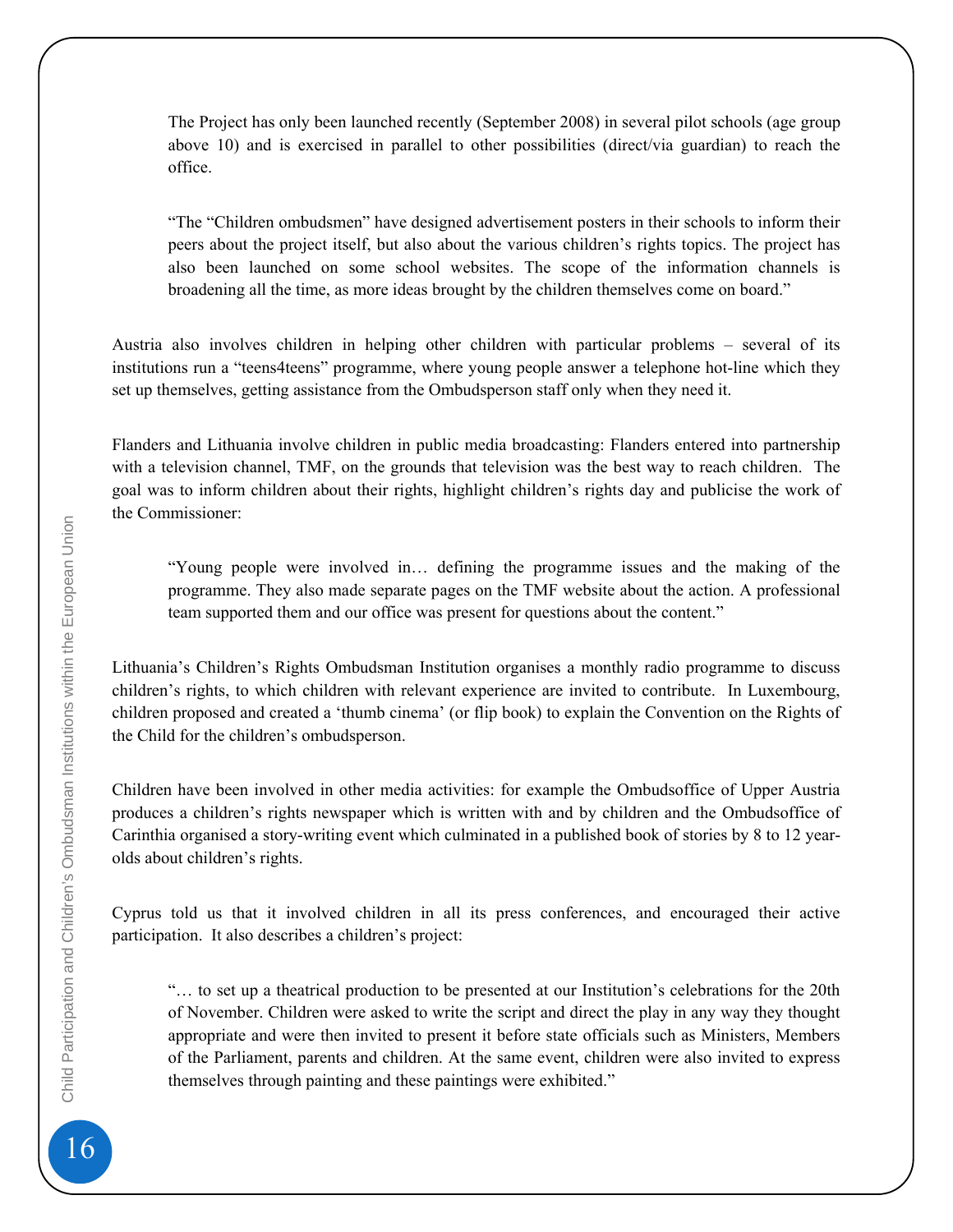As well as consulting children about research-topics, the institutions have also engaged children to design and undertake research themselves. For example, the Scottish office described two projects where children were asking the questions as well as answering them:

"Three young people from SCCYP's Reference Group volunteered to be involved in researching young people's views about the arrangements for the Education Maintenance Allowance (EMA). The young people considered a range of issues, then selected this one as their focus for research. This has involved designing and delivering field research (questionnaires and focus group) and writing up their findings.

One member of the Reference Group and young people from other disability organisations have been involved in the research and decision-making process of our work on a report about the issue of moving and handling for people with disabilities."

Northern Ireland trained young people to act as peer researchers in two studies, looking at how young people are treated in shops (by a street survey) and on school transport (running focus groups).

Lithuania's Children's Rights Ombudsperson was presented with a petition signed by 1,500 children which called attention to the disproportionate influence of television and the Internet, given how little time their parents spent with them. The children called for more selective broadcasting and greater care in the presentation of violence.

The Ombudsperson responded to this initiative by requesting the 60 Educational Divisions to follow up the petition by consulting children more widely; it also organised radio broadcasts and press conferences for the children to express their views and

"Finally, on the 20th November 2007, the most active children from various schools of Lithuania participated in the discussion on child's right to be safeguarded from all types of violence and negative influences with the President of the Republic of Lithuania, the representatives of the Government, judges of the Constitutional Courts, Parliament members and members of Advocacy of Lithuania."

Malta's children took on the Minister of Education:

"During World Children's Day a large number of children were involved in a debate relating to the brand new initiatives proposed by the Ministry for Education relating to removal of streaming in schools and the deferral of examinations at the primary to secondary level interface."

The Austrian Styrian ombudsperson also mentioned children's involvement in a project called "European Participation Investigators" (EPI) in which children from different European cities visited each other and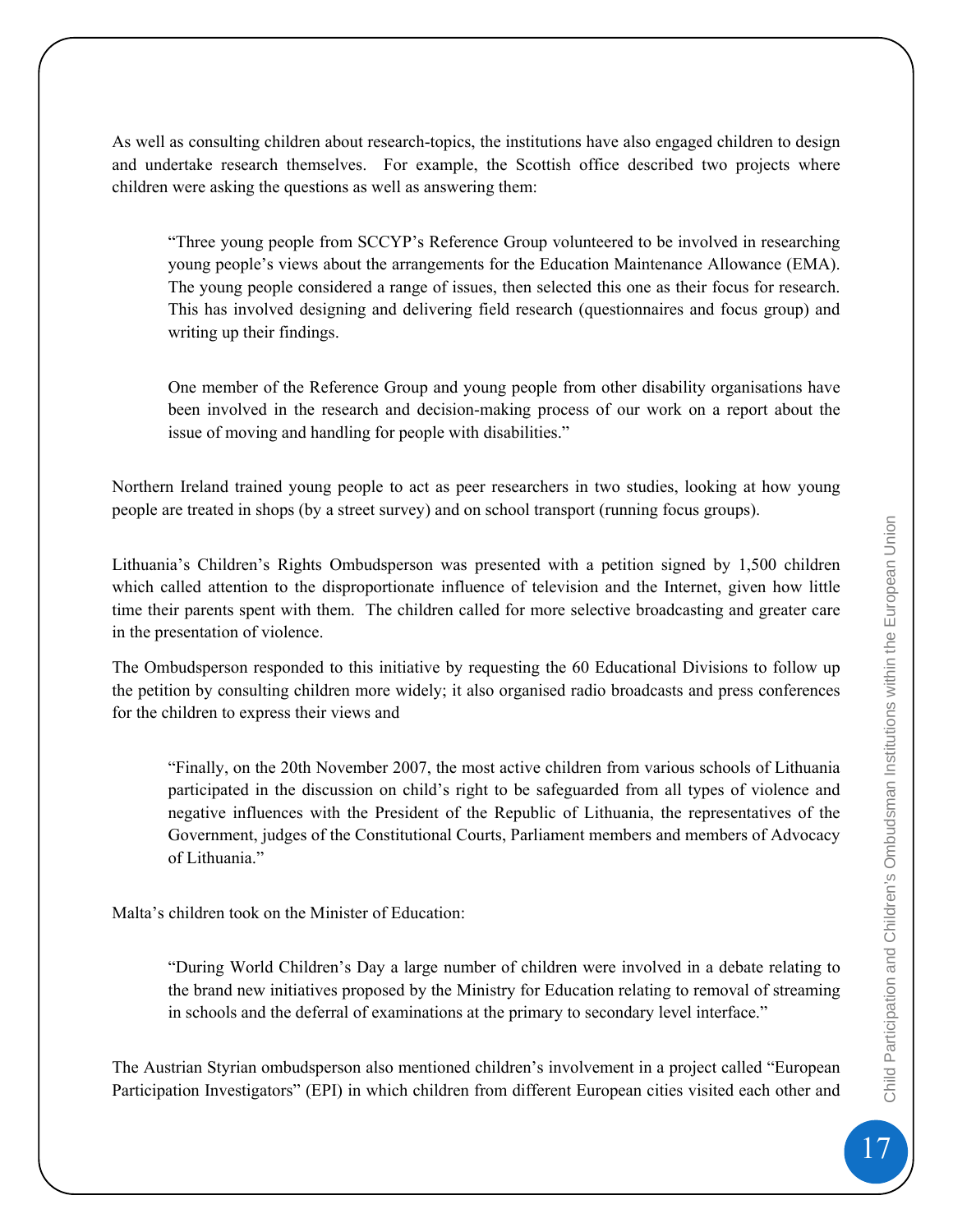<span id="page-17-0"></span>tried to find out how child participation works in the different cities. The respondent said, "The project was dominated by the ideas and questions of the children – adults worked and helped only in the background. The Styrian Ombudsoffice gave some support." This interesting project did not feature in any other institution's response.

#### **Who are the participating children and how were they "selected"?**

The children's ombudsperson institutions had clearly given a great deal of thought to how best to choose children who could contribute to their work, although it should be noted that all offices maintain websites where any child with access to a computer can join in discussions or raise issues.

One of the oldest children's ombudsperson institutions, Sweden, has learned that a variety of approaches are needed:

"The methods we use for child participation in our office are:

#### Standing Children's Councils

During the last years, our office has been using five different councils where children from the age of pre-school to high school are included. Representatives from our office meet these councils at school, or at our office if they go to high school. The councils represent children from the Stockholm area only due to our lack of resources. We try to select the schools having in mind a representation of different socioeconomic areas in the city. The children who form every council are appointed by their classmates.

#### Contact Classes

Our office has cooperated with different schools in the whole country which works as a consulting arena where we pose questionnaires which are to be answered through the internet. The number of classes is around 1000 and the number of children is around 2000 between 4th grade and high school.

#### Satisfied Children Index

We have developed a method based on statistical tools where children have chance to express their ideas on different issues. The method is based in a child participation exercise from the beginning and resulting in a questionnaire which is posed to a specific sample of children. When processed, the index might be able to indicate for decision makers the areas in life that should be improved according to the children's own views.

#### Reference Groups

When needed, our office arranges meetings with specific groups of children such as children from different ethnic minorities. Another example is a specific project with art educators and children."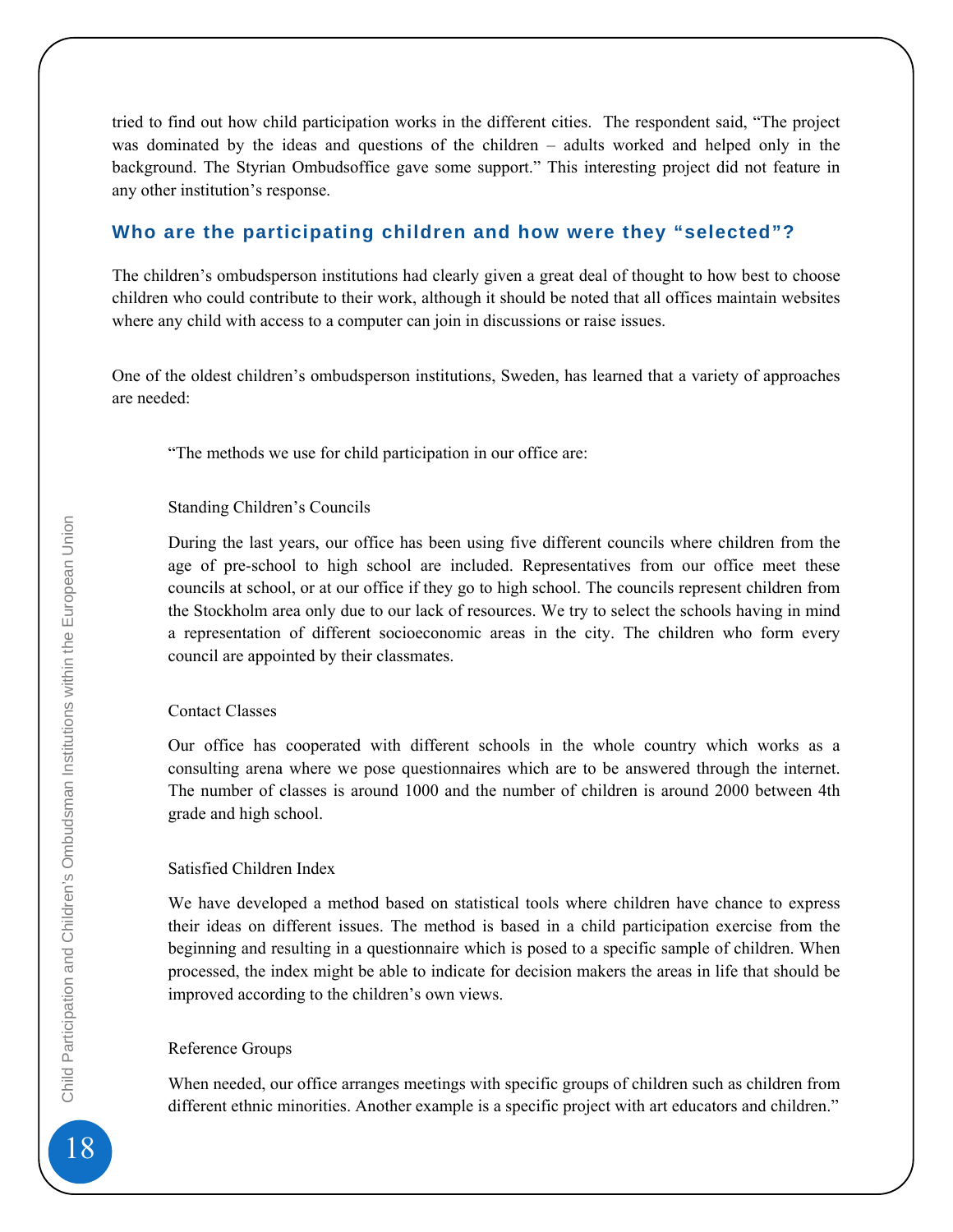As has already been described in previous sections, many institutions used some kind of standing committee of children. France, for example:

"Twenty young people, eleven boys and nine girls, make up the Children's Ombudsperson's consultative committee. Whether they are called 'Laurent, Mohamed, Chloé, Redha or Rose…' they are aged between 15 and 18 years old and come from all walks of life, schools and families. They live in families, biological or adoptive, in care or in a home; some are in secondary school, others in high school and sometimes in boarding schools to follow vocational training apprenticeships. Each one of them conveys the views from her/his environment and together they represent the voice of their generation for the Children's Ombudsperson. They are recruited from spontaneous candidatures and through associations working with young people especially in the schools environment. The Ombudsperson for Children meets these young people twice a year to hear their point of view directly. These meetings take place in January and May.

#### Or Catalonia:

"The office has a Youth Advisory Panel created in 2007. A group (14) of 15 year old children meets at our institution every two months. Cases of complaints are presented to them with a number of questions. Children get the questionnaires with sufficient time to collect information in their own schools and neighborhood and bring their views and opinions to the Panel. We write conclusion after every session. At the end of the year we incorporate their views into the Annual Report. They also have the chance to meet MPs at the end of the year to have a discussion about the issues they have worked in the YAP."

Such committees are, in effect, a form of representative participation. A number of institutions also attempted to discover the views of children more directly, though national referenda, polls and ballots.

For example, Ireland organised a nationwide ballot – the largest national consultation involving children in Ireland ever - to discover what issues children would like the Ombudsperson to prioritise:

"The Big Ballot consultation itself was a quantitative approach to eliciting children's views and was designed to provide for an inclusive, educational approach to facilitating children to identify priority issues for the Ombudsman to work on during the period of our current Strategic Plan (2007-2010). Children and young people were accessed through the formal education system, with all primary schools, post-primary schools, Youthreach centres and Senior Traveller Training Centres in the country invited to take part. Home-schooled children were also facilitated to participate. Almost 75,000 children and young people aged 4 to 18 years participated in the Big Ballot consultation, making it the largest national children's consultation to have taken place in Ireland to date."

19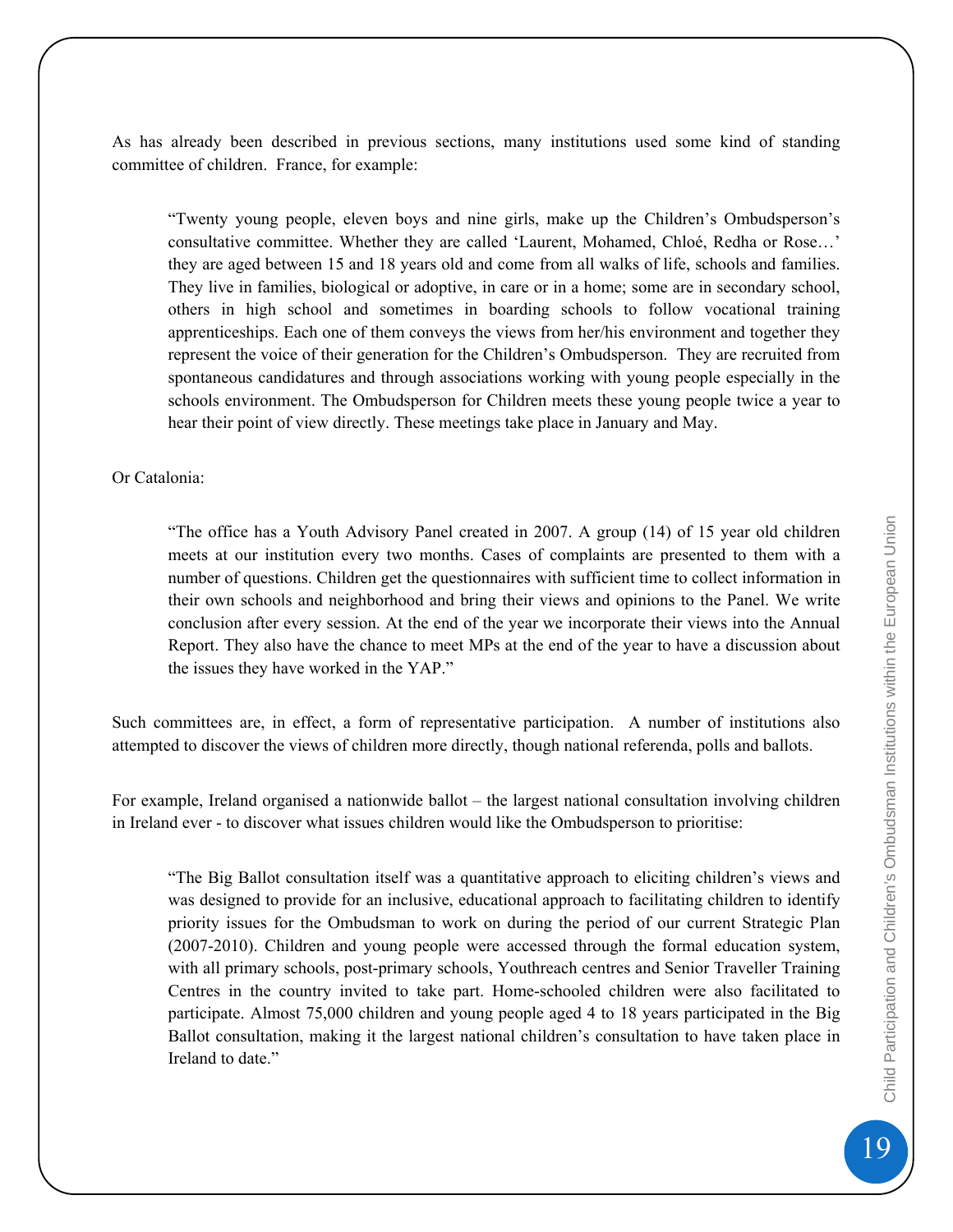France's institution also has plans for a major national event in 2009:

"… In the run-up to the 20th anniversary of the Convention on the Rights of the Child (1989 – 2009), the French Ombudsperson for Children has, since April 2008, been conducting a nationwide consultation open to all young people under the age of 18, entitled 'Giving young people a say'. The programme is progressively opening up a public debate with young people under 18 on eight major social issues, chosen with the assistance of the consultative committee: education, the family, the legal system, internet and privacy, health, discrimination, violence, expression and participation.

A tour of France will be conducted with thematic forums organised at departmental and regional level, and workshops involving some 150 young people in each case. And on 20 November 2009, spokespersons for all those who have participated in the thematic forums will meet with famous specialists like psychologist Boris Cyrulnik or former Justice Minister Robert Badinter. On that occasion, a Golden Book representing the collected thoughts of the young people will be finalised and officially adopted, to be presented to the President of the Republic and to Parliament."

Scotland provides another illustration of the methodology of these large-scale consultations, as noted briefly in section 2 above:

"We conducted a national consultation via schools, youth groups in Scotland and our website, which took the form of a voting card. We received 16,000 responses from young people aged under 18. The aim was to identify their top issues of concern - number one was a lack of 'things to do' for children and young people… The young people's Reference Group (recruited through a national advertising campaign followed by interviews) was given the role of advising and commenting on our ideas for taking this work forward e.g. our detective kits work which we used to find out more about children's views on 'things to do'… We received 2,500 completed kits and this helped us to identify things such as the top five things to do for young people and the top five barriers for things to do for children in Scotland. We have also received qualitative data which we aim to analyse so that this can further inform our endeavours to have influence on extending opportunities to play for children and young people in Scotland."

Wales also runs a "What Next?" annual event for under-elevens and over-elevens to vote for the two most important work themes for the next year (the list is drawn up on the basis of issues and projects that have emerged in the preceding year).

One noticeable aspect of these consultations is that most consultations or participatory programmes are with children in the 12 to 15 year-old age range – only Sweden had a pre-school council of four year-olds to inform its work, and few drew from primary schools. There are obvious reasons for a focus on this older, more knowledgeable, articulate and independent group of children. But article 12 requires that children's ombudspersons should arguably also attempt to reach younger children. It was good to learn about a development in Finland: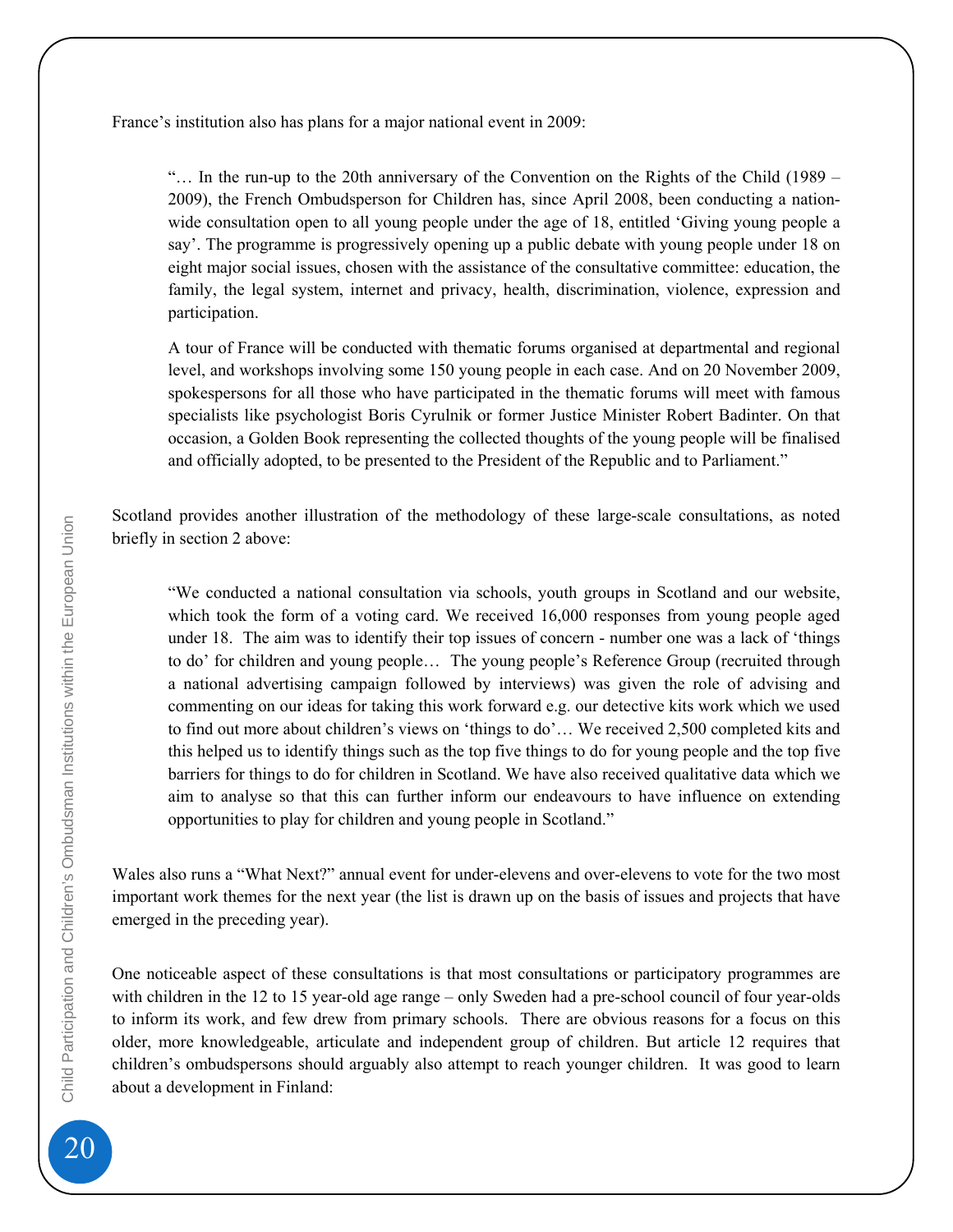"There are also a dozen school classes (aged between 6 - 12) that are special partner groups for our website, and when a new topic is launched by the website team the children of these partner groups are encouraged to write their own thoughts about the topic and take part in the discussion. New partner groups are recruited by contacting teachers. On the website there is also an opinion poll with regularly changing questions.

The Ombudsman has also a mascot, a cat called "Sisu", who travels in a suitcase around the country from school to school. Sisu encourages children to worktogether in their own environment on issues concerning child's rights, to take photos and to write about their thoughts. Sisu's visits in different schools are reported on the website. Sisu meets children aged between five and 12.

Our first report "How can these little ones think so cleverly?", on the opinions of children, was made during the autumn 2006. Primary and secondary school children talked about the things that affect their wellbeing. Some 3,400 children and young people throughout the country took part in the debates. The report was based on a survey replied to by 68 pupils' boards or children's groups at school."

A second reservation about the selection of children is that many appear to be self-selected, or elected by peers, which is logical in that the ombudsperson office is guaranteed to have a group of highly motivated children, but is also problematic as these children may tend to represent the views of a confident elite rather than marginalised or minority groups, or even "ordinary" children. Denmark has grasped this nettle by asking its national Statistical Records Office to select the 1,500 twelve year-olds who act as its standing panel (responding four times a year to a questionnaire from the office). Greece's conferences on pupil participation were organised by invitation and then a random draw among the applicants, making sure that all involved schools were covered. In the Flanders institution's research into youth care, a strict methodology was observed:

"This research was done together with an organisation specialised in qualitative child-research. Children and young people were involved in the two phases of the research: a qualitative and a quantitative study. For the qualitative research children and young people were selected through a general call by website, magazines and institutions…. Attention was paid to selecting groups in different social strata, education levels, ethnic background etc.

In the qualitative research, focus groups and in depth interviews were conducted. The questions in the quantitative research, a set questionnaire, were deduced from the qualitative research so that the stated questions were as relevant as possible to other peers. The questionnaire was distributed through schools and according to the rules of representativeness. 519 children of approx. 11 years old and 2476 young people between 12 and 21 (average 15) years old filled in the questionnaire."

Article 12 requires that states – and by extension the children's ombudsperson – listen to the views of children on "all matters affecting the child." Plainly, where research is conducted into a particular area of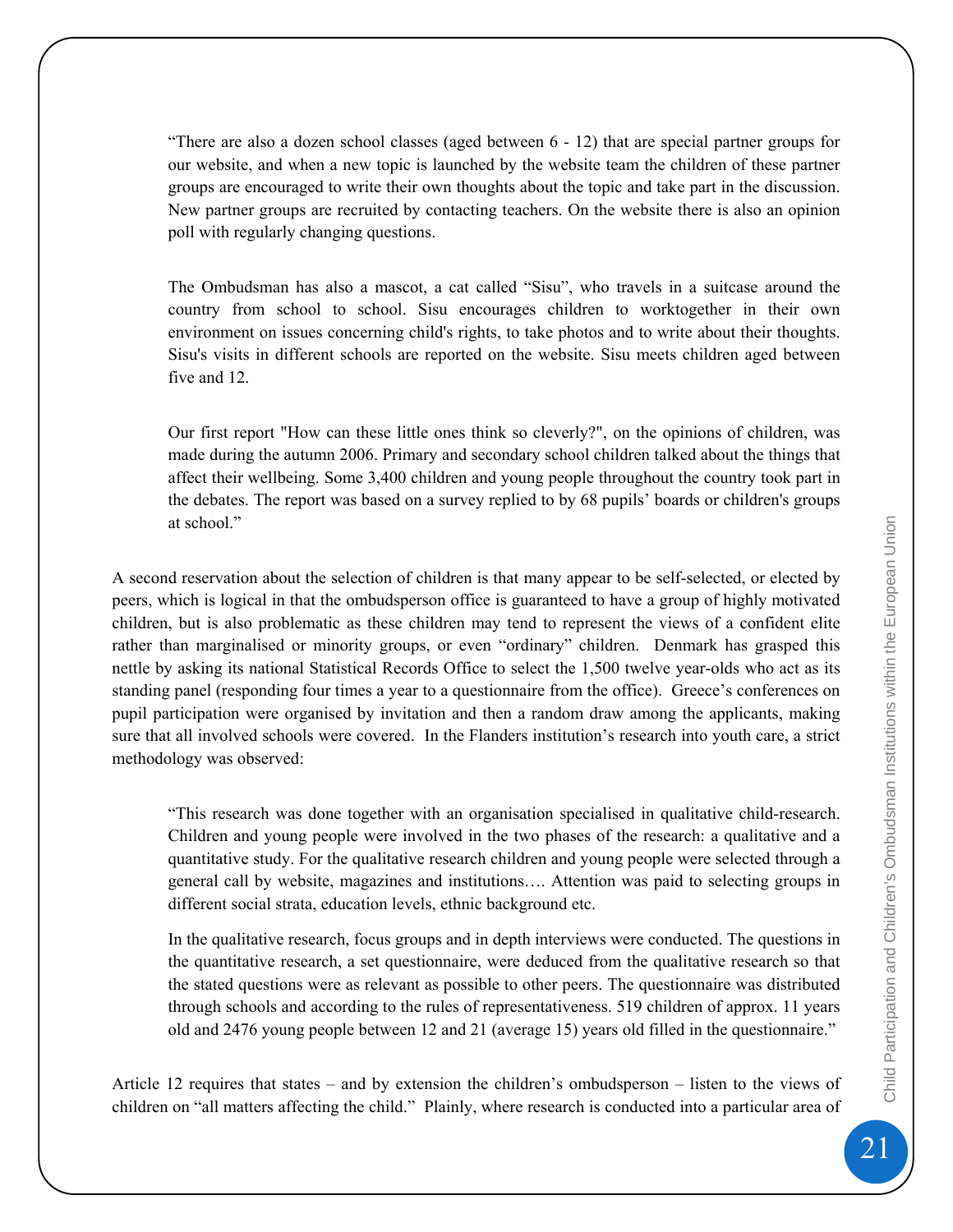concern, the views of the average child will have less weight than the views of children personally affected. So, for example, Finland's research into Sami children was with Sami children:

"Sami children and young people were asked what they think of their lives and the realization of their rights. Sami people are the only indigenous people's group living in the EU-region. In Finland the researcher also gave lectures in children's rights in every school at sami homeland region in Lapland (about 10 schools). Lectures were given in Finnish or in Sami language. In the interviews and the study Sami children talked about the things that are going well in their lives and about where there is room for improvement. In Finland, over 80 young people aged between 13-18 from upper secondary schools and high schools in Utsjoki, Inari, Enontekiö and Sodankylä Vuotso took part in preparing the report."

Children who have experience of traumatic events, such as war, or sexual or physical abuse, or children who are disabled or sick, may sometimes find the consultative experience upsetting. Those working with them have to find ways to minimise anxiety, as well respond to any requests for help. The Flanders office described its work with children of families seeking asylum:

"In a report on asylum and deportation we interviewed children who are living in closed centres with their parents, awaiting deportation. We made appointments for different visits to the closed centres. The staff announced our visits and asked the children if they wanted to participate in our research. We made a list of topics and questions inspired by the CRC about their life. This was our non-structured guideline for talking with the children. We made cards of these topics to use in our dialogue (in a playing way) with the children. They expressed their anxieties, told stories about the arrest, the uncertainty, the fear, and the way their daily life went on in the closed settings. These were often very emotional testimonies."

And Ireland commented:

"Agencies working with and/or on behalf of specific groups of children who can be harder to reach have been very important as a way for us to access, include and engage with these children. If we are consulting on a sensitive issue, we work closely with services, which have developed a relationship of trust with the young people involved and which can provide ongoing support if necessary."

Of course, when children are involved in projects that require time and commitment, they are likely to experience some kind of selection process. For example the "children ombudsmen" of Slovakia were chosen by their schools:

"Since the project involves various types of secondary schools (secondary school, crisis centre, technical school), the schools were given a free hand in choosing the selection criteria (at some schools the gender principle was strictly observed and as a result two ombudschildren were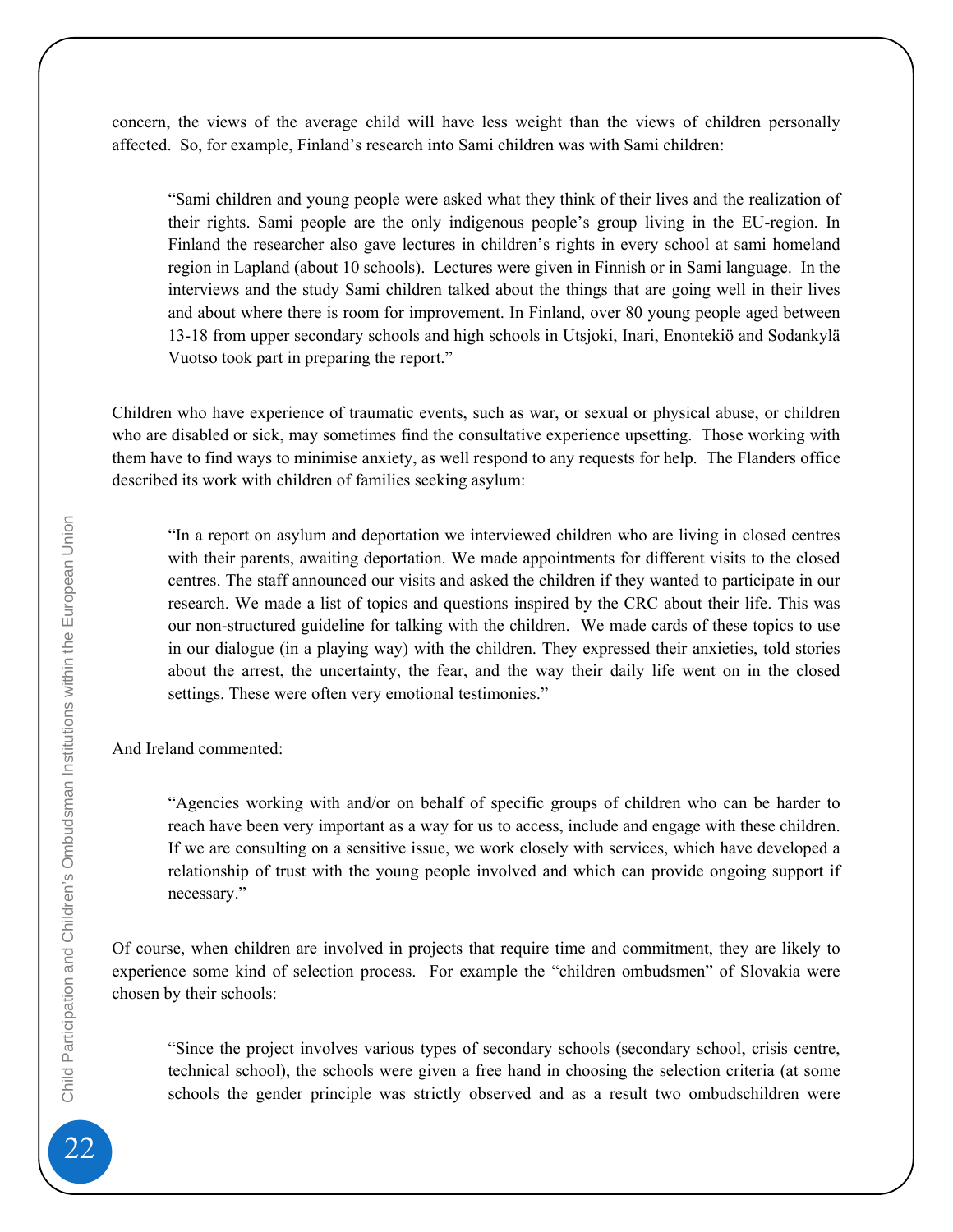<span id="page-22-0"></span>chosen; some let the children vote on the person according to the essay written on the subject "why do I want to be a children ombudsman?", etc.)"

And of course in many countries there are existing Children's Parliaments or local children's councils, as well as children's groups set up by NGOs like Save the Children. It is plainly sensible for the children's ombudsperson to use any such available resources (although it is important that he or she does not entirely delegate measures to secure children's participation to others). For example, Cyprus described the two organisations that pre-existed the Cyprus Children's ombudsperson, and which now inform its work:

"Cyprus Children's Parliament consists of 70 members, aged  $12 - 18$ , representing the five districts of the Republic in the same proportion as the Republic's House of Representatives. However due to the ongoing occupation of the Northern part of Cyprus by the Turkish army, it is now operating with 56 members. The term of office is two years and the parliamentarians are elected by District electoral assemblies which consist of delegates nominated by the Student Councils of secondary schools (ages  $12 - 15$ ) and of non-school delegates (up to  $10\%$ ) who apply for membership. The Pancyprian Students Council, PSC, consists of 10 High School students' representatives, aged 15-18, elected through school procedures. At the first stage of the election process, each High School Class elects its own Class Student Council. At the second stage, the Classes' Student Councils elect the Schools' Student Council. At the final stage, the Schools' Student Councils elect the PSC."

#### **The impact of child participation on ombudspersons' activities and advocacy**

The institutions were asked what was the impact of consulting and involving children in their work. Some described the overall impact of involving children, such as Austria:

"Every time we involve children directly we can see:

... fresh ideas

- ... their ideas don't need a lot of money
- ... it is useful to have a lot of time and many staff members
- ... they are interested in a lot of themes
- ... it is not so easy to "hold them" for a long period in a project
- ... the staff has still a lot of work in accompanying children
- ... but it is fun to work with them
- ... they want to see results
- ... they hate it, if you promise too much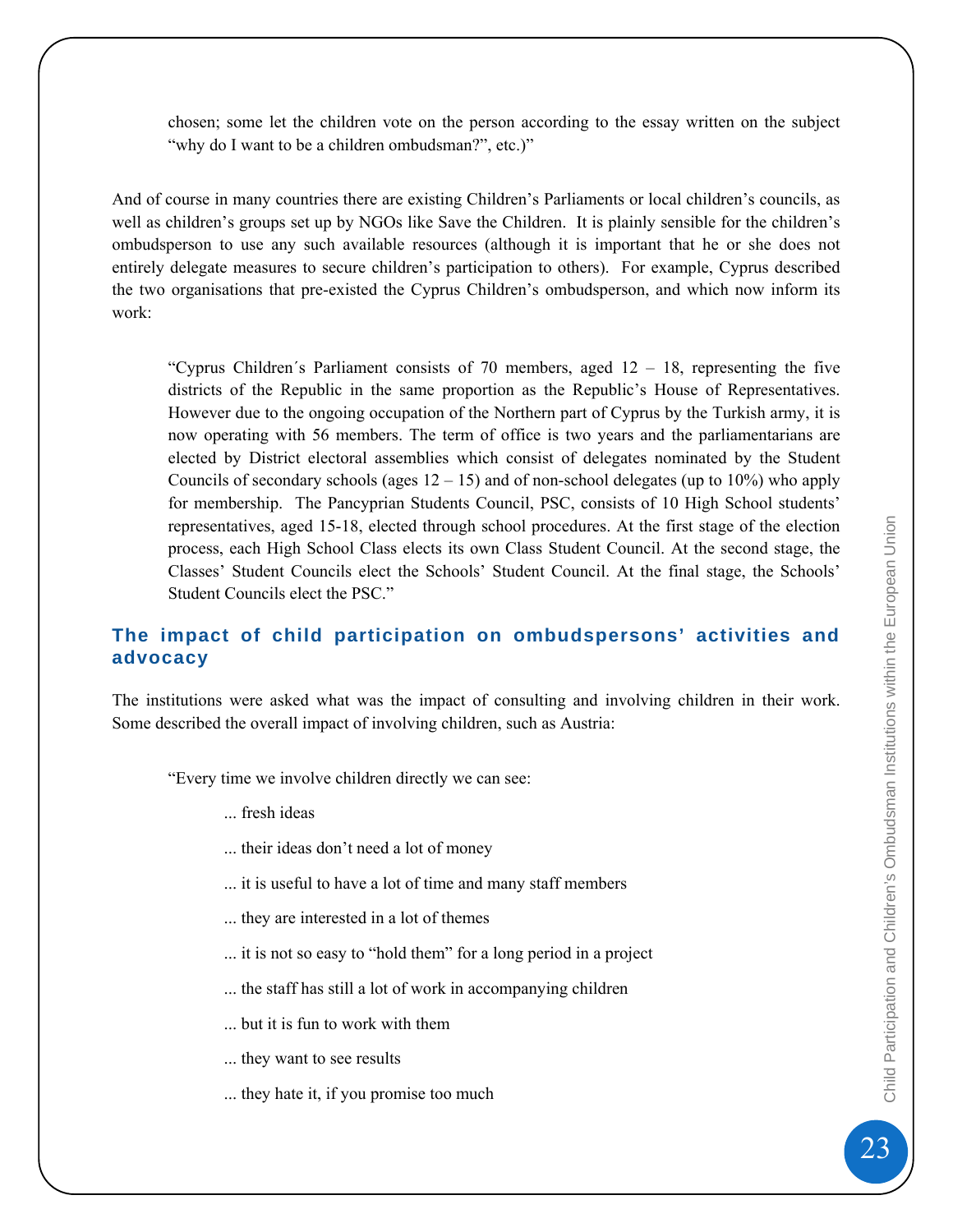... it is much easier to work with and for them than with politicians."

Or Catalonia:

"Children's views are refreshment for the institution. Their views are sometimes original, although not always possible or reasonable to incorporate. Our understanding is that the Youth Advisory Panel has power more in terms of widening their knowledge about rights and mechanisms to fight for them, than in bringing specific ideas for writing case-complaints resolutions. We have learned that children's views have no 'institutional bias'. Although there are difficulties for them to know legislation or other specific policy issues, they have noncontaminated views about justice that can be very helpful to solve complaints."

Poland said that meeting with children was an "inspiration" for the work of the institution, as well as bringing a wider perspective to their problems. Slovakia said that the impact had not yet been evaluated but they had noted "significantly raised interest both on the side of the children and the pedagogical staff to get involved in the project."

By contrast, Denmark raised a more functional purpose of child participation:

"We find it beneficial to have a direct contact with pupils all over Denmark. This is important as we are the only institution which has for its main purpose to further the rights of children in society general. In this way the children's opinions are channeled to the media and decisionmakers."

# **ENOC's Standards and children's right to participation**

ENOC adopted detailed "Standards for independent children's rights institutions" in 2001. These incorporate the Paris Principles (Principles relating to the status of national institutions for the promotion and protection of human rights, UN General Assembly resolution 48/134, December 1993, annex) and emphasize that, in addition, "ENOC believes that the design and development of the institution must take full account of the special status of children and the particular difficulties for children in exercising their rights". ENOC recognizes that the Standards are aspirational – not all ENOC member-institutions comply fully with them.

The Standards emphasise that in the light of article 12 of the CRC, institutions should: "ensure that the views of children are expressed and heard on matters concerning their human rights and in defining issues relating to their rights;

advocate for and facilitate meaningful participation by children's rights NGOs, including organizations comprised of children themselves, in the development of domestic legislation and international instruments on issues affecting children."

If institutions include in their mandate considering and responding to complaints from children, they will need to take account of the particular difficulties for children in making complaints. Complaints procedures designed with adult complainants in mind are most unlikely to be used significantly by children. The Standards suggest that children themselves should be involved in the design and review of complaints procedures and advice and advocacy systems.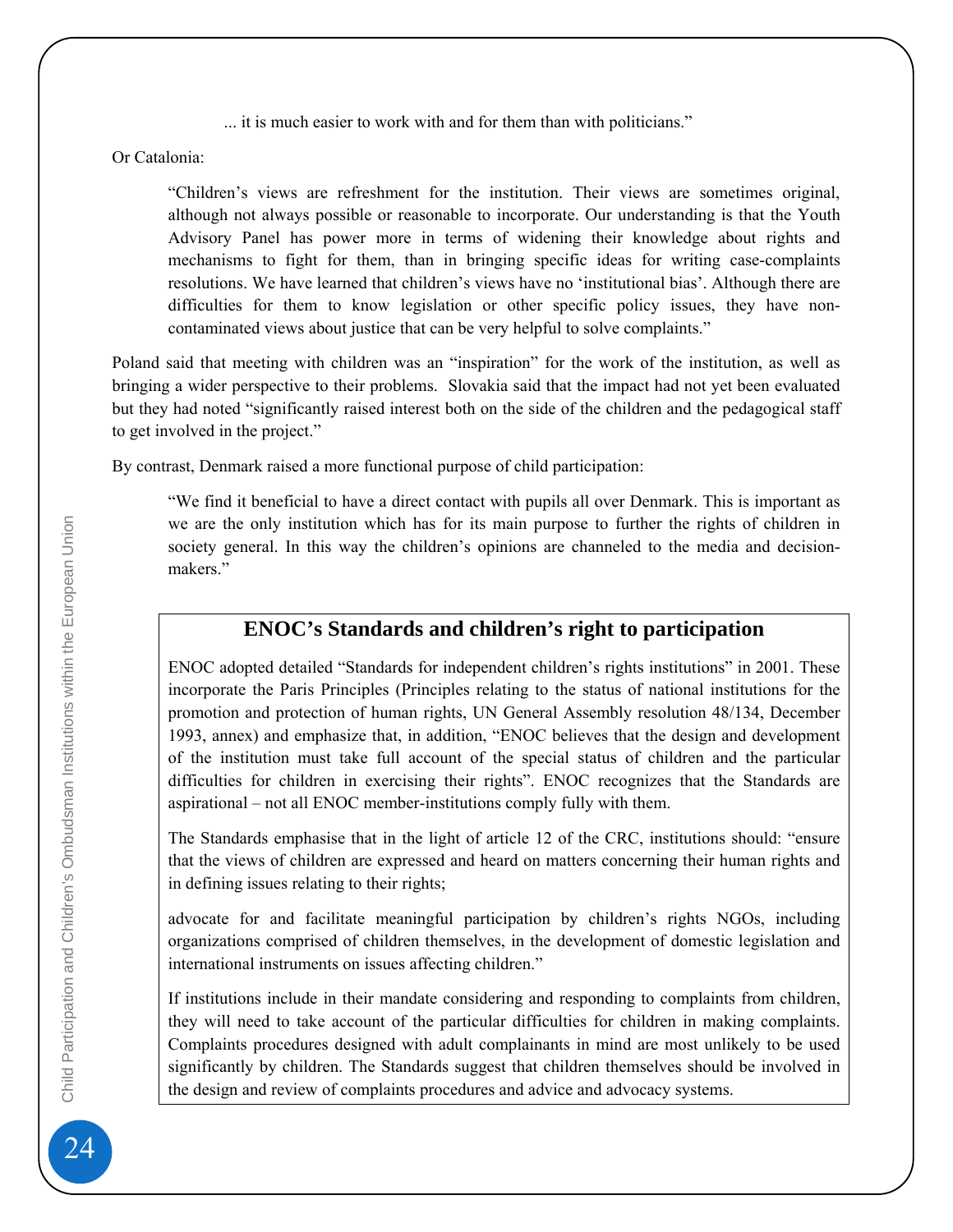Sweden, Finland and Scotland all said that consultation with children largely determined the institution's work priorities – for example Scotland's "things to do" campaign was as a direct result of canvassing children about their top concern. Scotland also mentioned the impact on specific projects: the young people's health group had led to the production of a poster to raise awareness on how to gain access to health services, and the care group had produced a "leaving care" leaflet. There were also occasions when the views of the young people's Reference Group had influenced government policy – for example persuading the Government not to pass a measure which might have undermined children's right to confidentiality, or regarding the closure of schools and youth facilities or the siting of gypsy/traveler sites.

#### Finland wrote:

"Child participation is almost always enjoyable for both adults and children. It makes us realise that children's priorities are often different from those of adults. For example, in talking about wellbeing of school we directly relied on the feedback and priorities that we have received from children through different surveys. Their emphasis was on school meals, school buildings, school yard activities and stopping of bullying at school.

Our contacts with children and the studies mentioned above have had a crucial impact on our substantial priorities. We have lobbied for the better realizations of Sami children´s rights, lobbied for the participation of children in their daily life, especially at school, and defined the concept of school wellbeing from the point of view of children. During this autumn the ombudsman also had meetings with a group of children with experience in child protection services who have been in institutional care. Their opinions have had an impact on how we define the priorities in the child protection services development area. This co-operation is planned to continue next year."

#### And Lithuania responded:

"Consulting with children enables us to understand the relevance of the question for children, to measure effectiveness and efficiency of the remedies intended to solve a problem, their positive and negative influence on particular groups of children, to foresee situations where suggested decisions may not succeed etc. Moreover, child participation in discussions - especially where problems raised by children themselves are being discussed - gives a better opportunity to show the importance of the problem for children and at the same time to encourage particular governmental or non-governmental institutions into more effective action."

Lithuania gave an example of a practical result: the children's ombudsperson had invited children's opinion on a proposal to impose a day time children's curfew. As a result of the children's expressed disapproval of this idea, deliberations on this new law were stopped.

Malta reported improvements to communication: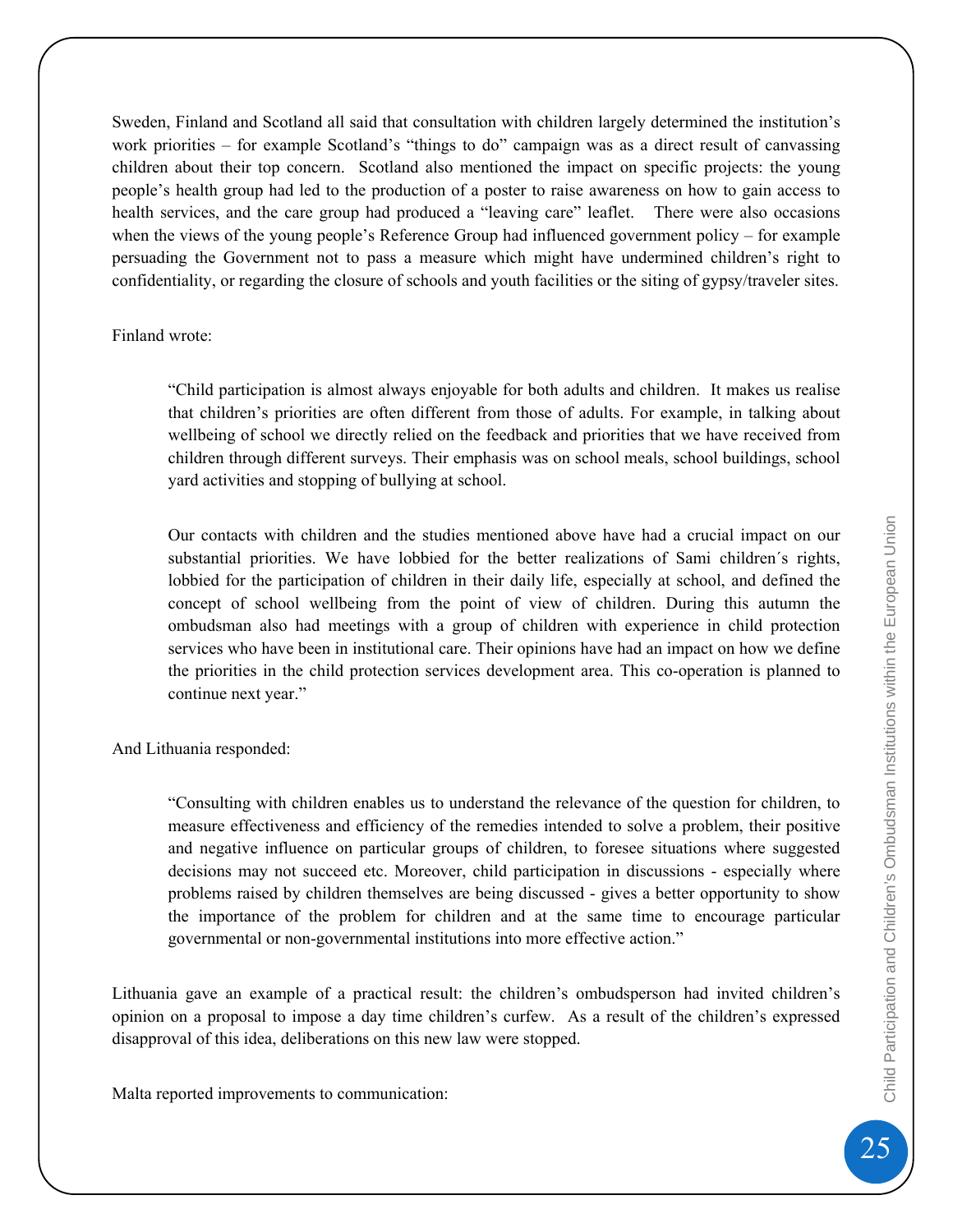<span id="page-25-0"></span>"The discipline required to make documentation accessible to children has also helped to communicate ideas at all levels, including making documentation easier to handle for adults and children alike. It is noteworthy that the Ministry for Education in publishing it recent policy documents have also for the first time included a child friendly version."

Cyprus also considered the multiple benefits, both to the institution and to the children:

"Consultation with and direct involvement of children has resulted in creative and successful campaigns, representative research and child-centred policy positions. At the same time this practice urges other children to actively pursue their participation rights.

 As regards research, these really illustrate the existing situation as regards the implementation of children's rights and the promotion of more child-friendly tactics. As regards policy positions that the Commissioner is adopting, beyond the need to secure compliance with the CRC, the views of children and the way they comprehend the evolving issues are always taken into consideration and reflected therein.

Furthermore, direct involvement of children demonstrates to their peers that participation in decision making can really make the difference."

# **4. Ombudspersons efforts to promote respect for children's participation rights in government and society**

It was necessary here for the respondents here to stop, take a breath, and move their thoughts away from working *with* children. The question now was about how the office had worked *for* children, possibly without their involvement, to secure article 12 rights in central and local government, professional practice and society generally.

This proved surprisingly tricky: a few respondents continued to describe activities bringing children's voices to the ears of decision-makers, but the definition of "participation" also proved to be problematic. For example, "children's right to enjoy public spaces on an equal basis to adults" is clearly about a form of participation (children's participation in public spaces), but is not about the principle of Article 12 – the right of children to have their views heard in matters that affect them. Likewise issues such as the decriminalisation of consensual sex between teenagers, or an equal right to euthanasia, or to confidentiality in child protection procedures, all involve the right of children to be heard but are not primarily about that right.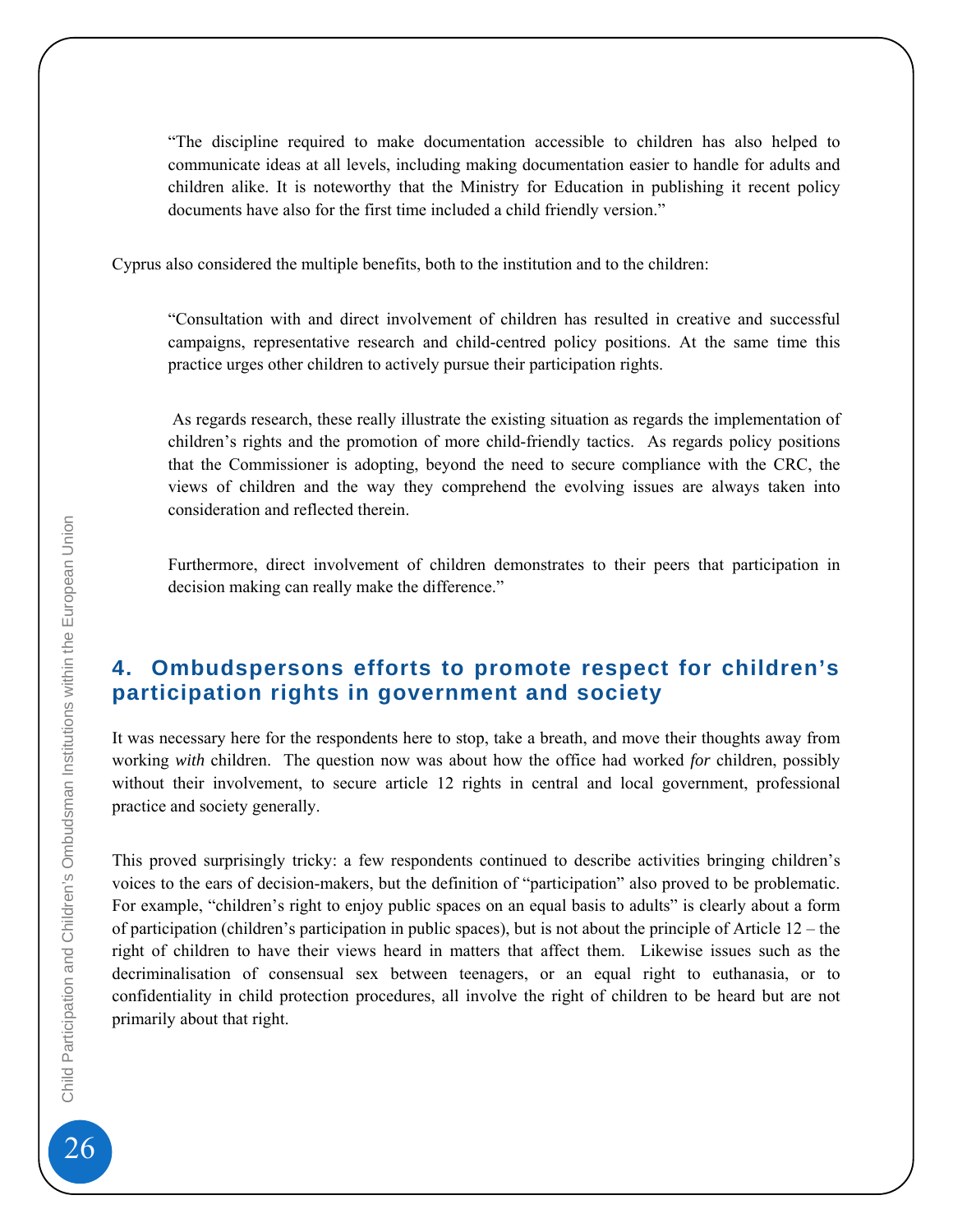Many respondents also pointed out that almost every speech, broadcast, article or briefing made by the children's ombudsperson celebrates the importance of listening to children, with a view to transforming traditional assumptions that children should be seen and not heard. As Lithuania noted:

"The ombudsman always highlights the necessity of listening to a child and that a child's right to express his/her opinion is one of the underlying child's rights during all events − in conferences, round table discussions with the representatives from governmental and non-governmental organizations, on radio broadcasts, at the time of her visits to foster homes or schools, while communicating with children's parents as well when giving official conclusions on particular violation of child's rights."

#### And England:

"We actively promote the involvement of children's views in speeches, consultation and meetings. Takeover Day, where we have encouraged others to allow children's voices to be heard, has proven very successful in demonstrating that children have rights and great ideas. We have also successfully encouraged other organisations to take on board children's views, including the BBC Trust, and we also supported Government departments on where they might start in the process of involving children."

Some institutions also chose to make Article 12 the theme of their annual work programme, for example:

"The 2008 Priorities Plan of our Institution was named "Children have a voice" and consequently, a large number of activities and campaigns for 2008 focussed on participation rights of children in various contexts, such as the family and schools." (Cyprus)

"The theme of the annual report/yearbook of the year 2007 was the right of children to participate and to be heard. This included examples and recommendations about how to involve children better in their affairs at school and in other spheres of life. This yearbook was delivered to national decision makers and other contact groups (about 2000 copies). The annual report is sent to all Members of Finnish Parliament and all the Ministries, to all municipalities etc.

For children's right's day in November 2007 the Ombudsman for Children sent a letter to 1,500 people in positions of influence in Finland, reminding them of children's rights to be heard and participate and explaining about the Convention on the Rights of the Child." (Finland)

As well as general consciousness-raising about Article 12, a number of the institutions have attempted to incorporate its principles at the very highest level of national law. For example: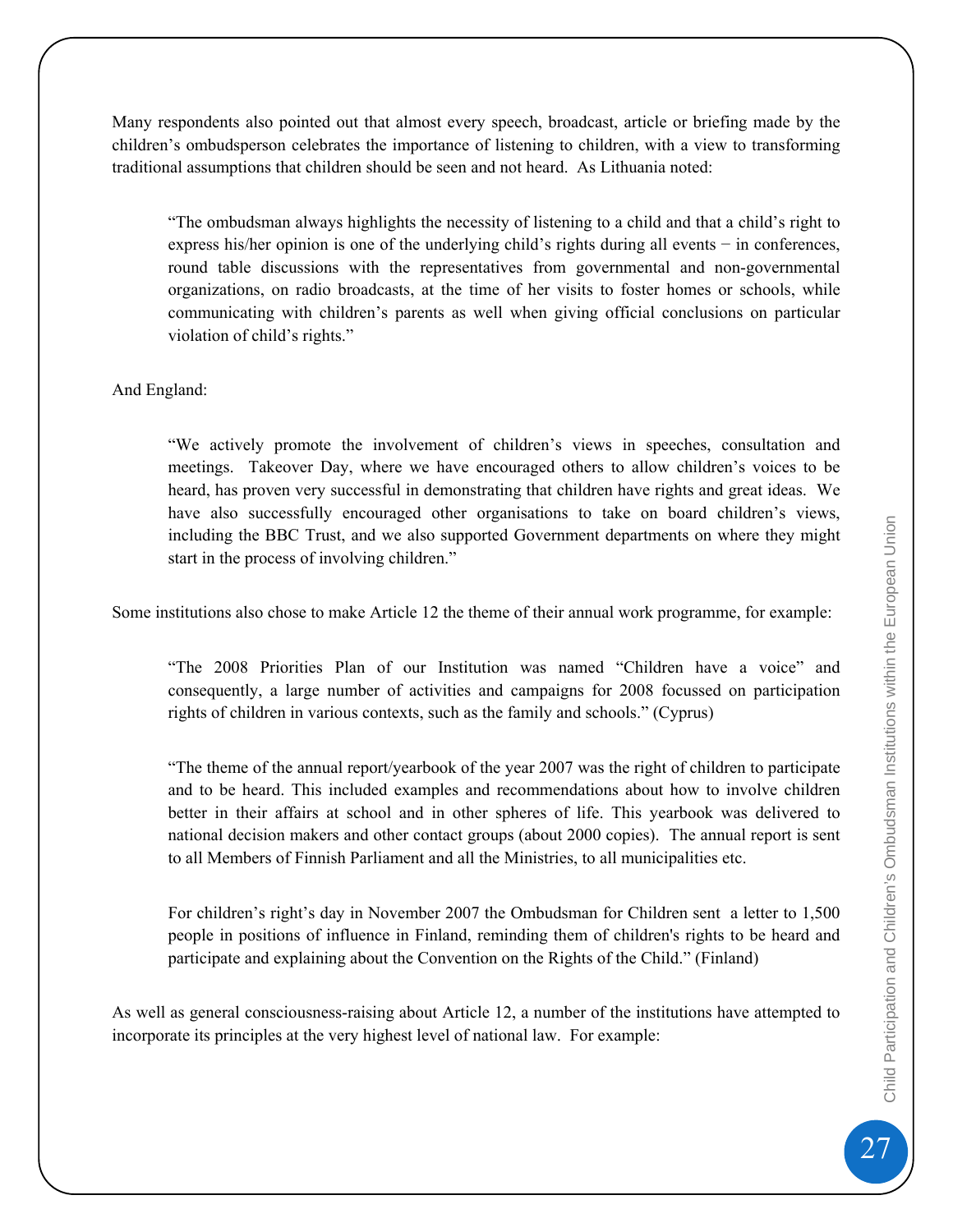- The Ireland children's ombudsperson recommended that an Article 12 provision be inserted in the Irish Constitution, when the Constitution was being reviewed by Parliament;
- Because ratification of the Convention on the Rights of the Child meant that it was automatically incorporated into Belgian domestic law, the institution in the French Community of Belgium logically recommended that civil procedures be reformed so that the principles of Article 12 were upheld;
- Austria lobbied for the voting age to be reduced to 16;
- Flanders argued that children should have an unconditional right to vote at any age;
- Slovakia advocated that children's rights to participate be recognised in the National Action Plan for Children, currently under preparation;
- Sweden urged the systematic inclusion of children's views in the 'child impact assessments' used in central and local government.

Schools were the places where the message of child participation was most commonly preached. This is hardly surprising, given children spend so much of their lives in school and given the number of opportunities within schools to promote (or obstruct) children's participation. Most of the children's ombudsperson offices also routinely

### **ENOC position statement on communication with children (2003)**

"We, as children's ombudspersons from 21 states in Europe, are concerned that the right of the child to express his or her views is not taken sufficiently seriously by those who make decisions affecting the child.

The right of the child to express his or her views, as expressed in article 12 of the UN Convention on the Rights of the Child (CRC), is absolute. Every child who is able to form his or her own opinions has the right to express those opinions in all matters that affect him or her. This right cannot be conditioned by considerations as to whether the expressing of those views is in accordance with the best interest of the child, as this right stems from the recognition of the child as an active subject of rights.

It is the obligation of states, not only to give the child the opportunity to express his or her views, but, importantly, also to guarantee that due weight is given to those views in all decision-making affecting the child. This obligation includes a duty to find and to use the appropriate methods for communicating with children as well as a duty to try to motivate children and young persons to take an active part in the debate in society, including within the family, in the classroom, in court proceedings and in all other fora that are of relevance for children. The right of the child to express his or her views includes the right to receive information on issues affecting him or her. This is necessary in order for the child to be able to form informed opinions.

We believe that schools carry a particularly important responsibility for developing education into a twoway process of communication in which children and young persons become active participants. ENOC encourages States to pay further attention to methods for involving children in society through communication with children and by giving proper effect to the opinions expressed by children.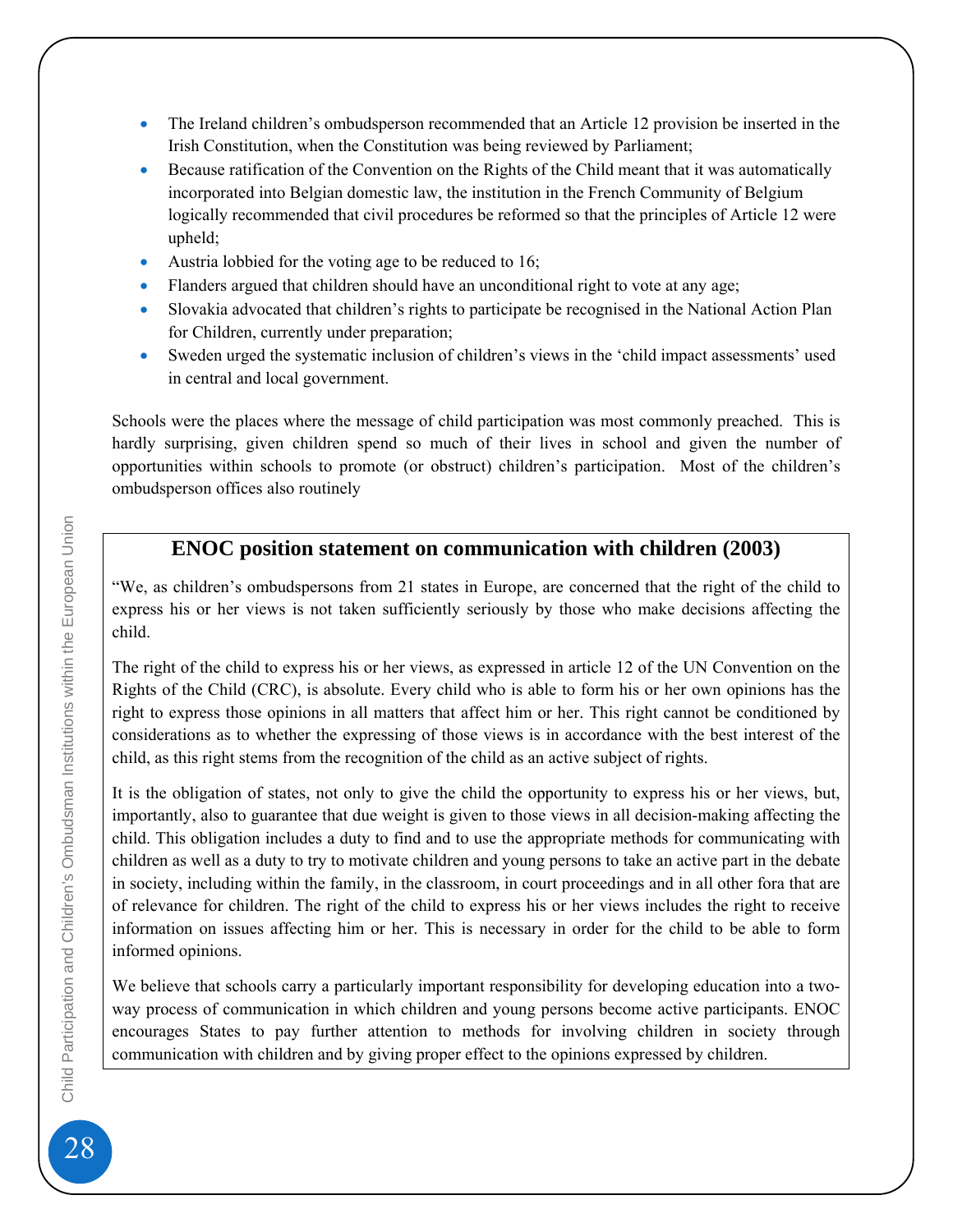The right of the child to express his or her views and to have those views taken seriously is a fundamental element of the rule of law. This is particularly evident in any court proceedings affecting the child, especially such that relate to public custody of the child, custody and contact with parents, adoption, filiation, school proceedings, the child as victim of an offence as well as criminal proceedings against the child. It must further be stressed that, in accordance with Article 6 (the right to a fair trial) of the European Convention for the Protection of Human Rights and Fundamental Freedoms, the child has an equal right as an adult to have his or her civil rights determined by an independent and impartial tribunal.

Allowing the child to express his or her opinions and taking these opinions into account, is also a condition for the protection of the integrity of the child. The child must have a say in how the opinions that he or she has expressed and other information relating to the child are used and disseminated, within the limits that may be necessary for the protection of the rule of law and the best interests of the child.

We recall the previous statement of ENOC urging the governments of all European States to review their law, policy and practice to ensure consistent respect of Article 12 of the CRC and stating that the governments themselves need to develop procedures for consulting children on all relevant policy development…".

work in and with schools, often in an educational capacity – and when children are being informed about their rights, the 'general principle' of Article 12 will inevitably be a major focus. As Catalonia said:

"…we give talks at schools and other forums about rights. There is always reference to the importance of children's rights to participate. There are also school materials produced by our office that include aspects of participation."

Flanders mentioned some specific aspects of schooling relevant to article 12:

"The child's right to defend him/herself in disciplinary proceedings in school should be guaranteed… Pupils should have the right to draft school regulations (like dress code, disciplinary systems)… A complete and holistic student statute is needed, including all rights (protection, provision and participation)."

And Greece:

"At the beginning of every school year, during the last three years, the Ombudsman publicized a special press release explaining the importance of operating school elections and representation in pupils' councils.

The ombudsman is planning to provide a detailed report to the Ministry of Education, on children's participation, in which the opinion and proposals of children will be included, followed by the ombudsman's documentation on proposals on how democracy can be strengthened in schools."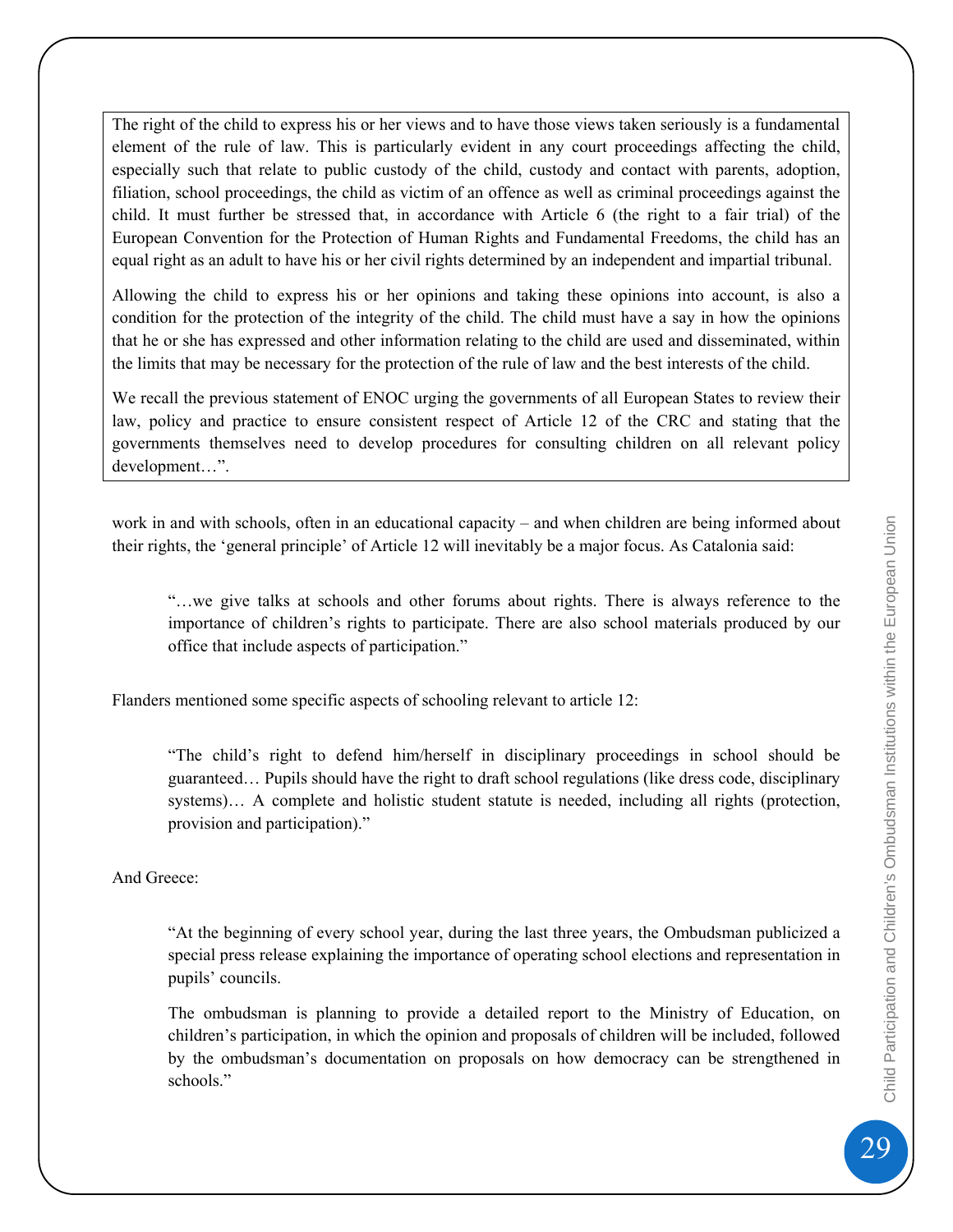Cyprus also raised the question of children's right to freely express any view:

"The issue of the Regulations of Operation of Secondary Education Schools has been an issue of public discussion during the last year in Cyprus. The main issue was the addition in the Regulations of a phrase limiting the right to expression of students to make sure they could not promote the views of a political party. The issue was repeatedly discussed in Parliamentary Committees to which the Commissioner was invited. The expressed opinion of the Commissioner as regards this issue was explicit: "No limitation to the right to freedom of expression can be justified". This position has been repeatedly expressed publicly through the media".

In 2006 Northern Ireland ran a large conference called "Democra-School" to which the Minister for Education sent a videoed statement of support.

The second major target for the child participation message was local government. Sweden, Denmark, Madrid, Finland, Poland, Luxembourg and Austria all specifically mentioned working with local authorities – for example, in Austria the Styrian ombudsoffice has organised a biennial award for the municipalities that most promoted the idea of participation, and Luxembourg said that it was lobbying its 115 municipalities to set up local children's councils (five achieved to date).

The third aspect of children's lives most frequently mentioned in this context was the family. No details were provided about how children's participatory rights in the family were being promoted - the impression given was that this was a subject continually being raised and discussed, rather than being the subject of an awareness-raising initiative or campaign for legal reform. Given sensitivities about the relationship between children's rights and parents' rights in every country, this is clearly an area which requires careful advocacy - although it is true that children's lack of participation rights within families is a regular cause for complaint.

Finally, some respondents identified specific groups of children whose participatory rights were being promoted. Principal among these was Flanders, which provided a substantial list of examples of where its institution had pursued Article 12 rights. As well as the voting rights and school rights mentioned above, the list included children's right to:

- veto an adoption as of 12 years of age;
- have a voice in the regulations in youth care facilities;
- have the same right as adults to informed consent to and refusal of medical treatment;
- to apply for asylum and to have their story taken seriously, even when it is different from their parent's. When their legal status is being regularised, it is important that children's views and their life in the country of reception is taken into account as well as that of their parents;
- be listened to carefully and respectfully in cases of abuse;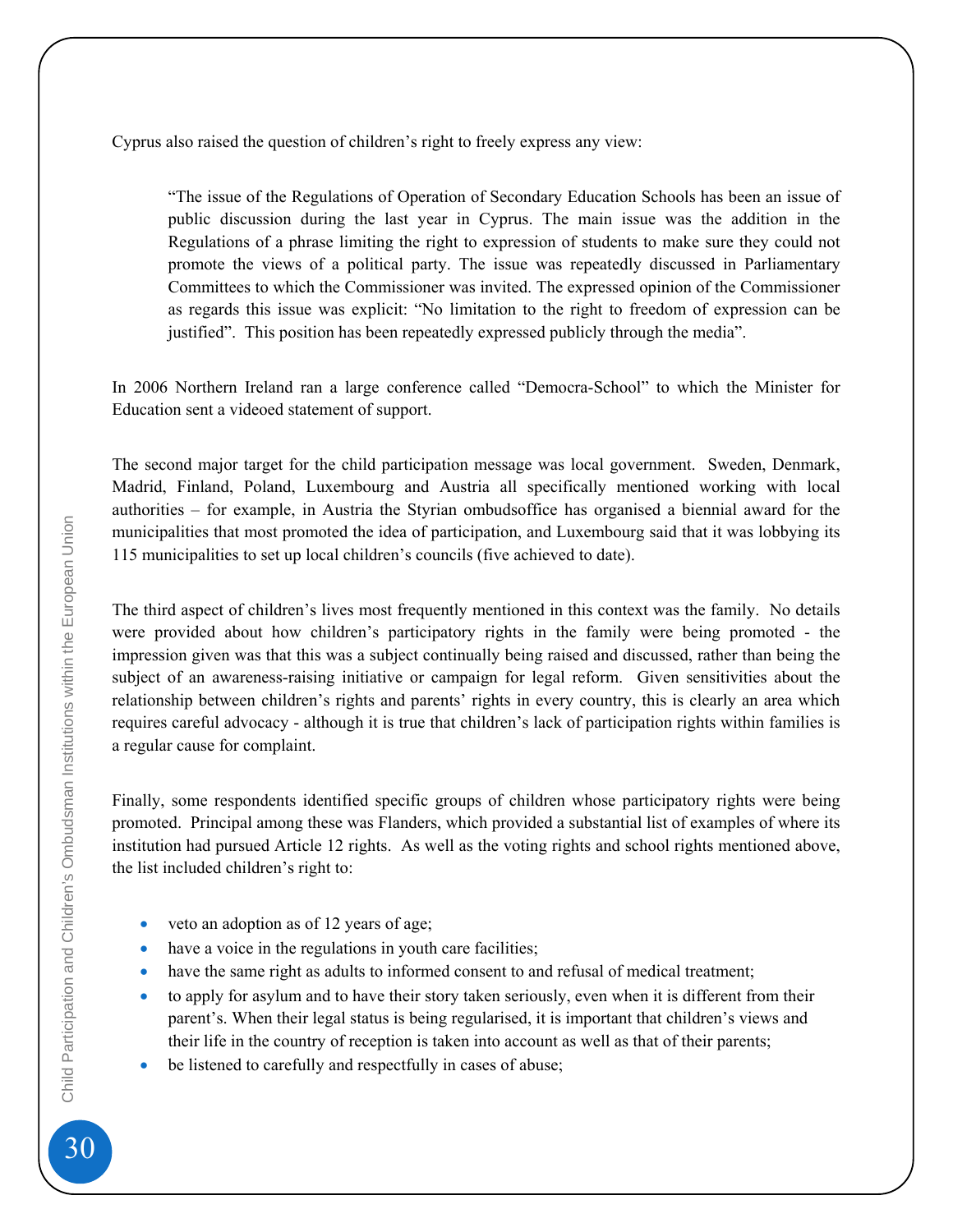- <span id="page-30-0"></span>• have their views respected in all family decisions, either "heavy" decisions about divorce, custody, choice of school and education, or decisions on a more daily basis;
- be able to start judicial proceedings, on their own initiative if necessary, assisted by specialised youth lawyers and with a guaranteed right to be heard by the judge.

Other examples of specific issues were encouraging the participation of children who were in state care (Greece and Northern Ireland), the participation of children who are the subject of child protection proceedings (Cyprus) or in court proceedings (Malta and Sweden) and the establishment of a representative body for Sami under 18-year olds by the Sami People's Parliament (Finland).

#### **What impact have ombudspersons had on participation rights?**

This is the ultimate prize for children's ombudspersons: to be able to point to an improvement in children's lives - in this case, greater reflection of children's article 12 rights - and say, "were it not for our existence, this would not have happened."

But of course such prizes are rarely come by. Legal reforms can often take decades to achieve; changes in social attitudes may be impossible to quantify, and who can claim responsibility is sometimes hotly disputed. And the fact that change does not come may not be the fault of the ombudsperson, who may have to work with restricted resources in difficult or actively hostile circumstances. Flanders called participation rights "the most contested rights" and this does seem to be the case. Even though Article 12 only requires children's views to be heard and given due weight, this modest and reasonable request appears to cause adults great perturbation. So some institutions reported that progress on this issue had not yet occurred, or occurred only in individual institutions and at the grass-roots.

Nonetheless the respondents did identify a number of concrete successes:

"In 2007 following a request put forward over a number of years by the Ombudsperson for Children, children considered capable of discernment can now have a right to be heard by the children's affairs judge. The child must be informed of this right, although she/he can also choose to say nothing in front of the judge, and the child's view will not determine the decision which must remain that of the judge." (France)

"In Styria the law for municipalities had been changed, so now mayors and local authorities must regularly involve children. The youth welfare law has been improved to ensure that social workers ask children about their needs. The "Kindschaftsrechtsänderungsgesetz" now provides that children from 10 years should be asked about their needs if parents divorce or separate. And the voting age has been reduced to 16 years – a longstanding item on our agenda." (Austria)

"The Child Care Act 2006 requires local authorities to have regard to the views of young children when planning early years services as well as the requirement on inspectors to consult children when visiting schools and other institutional settings." (England)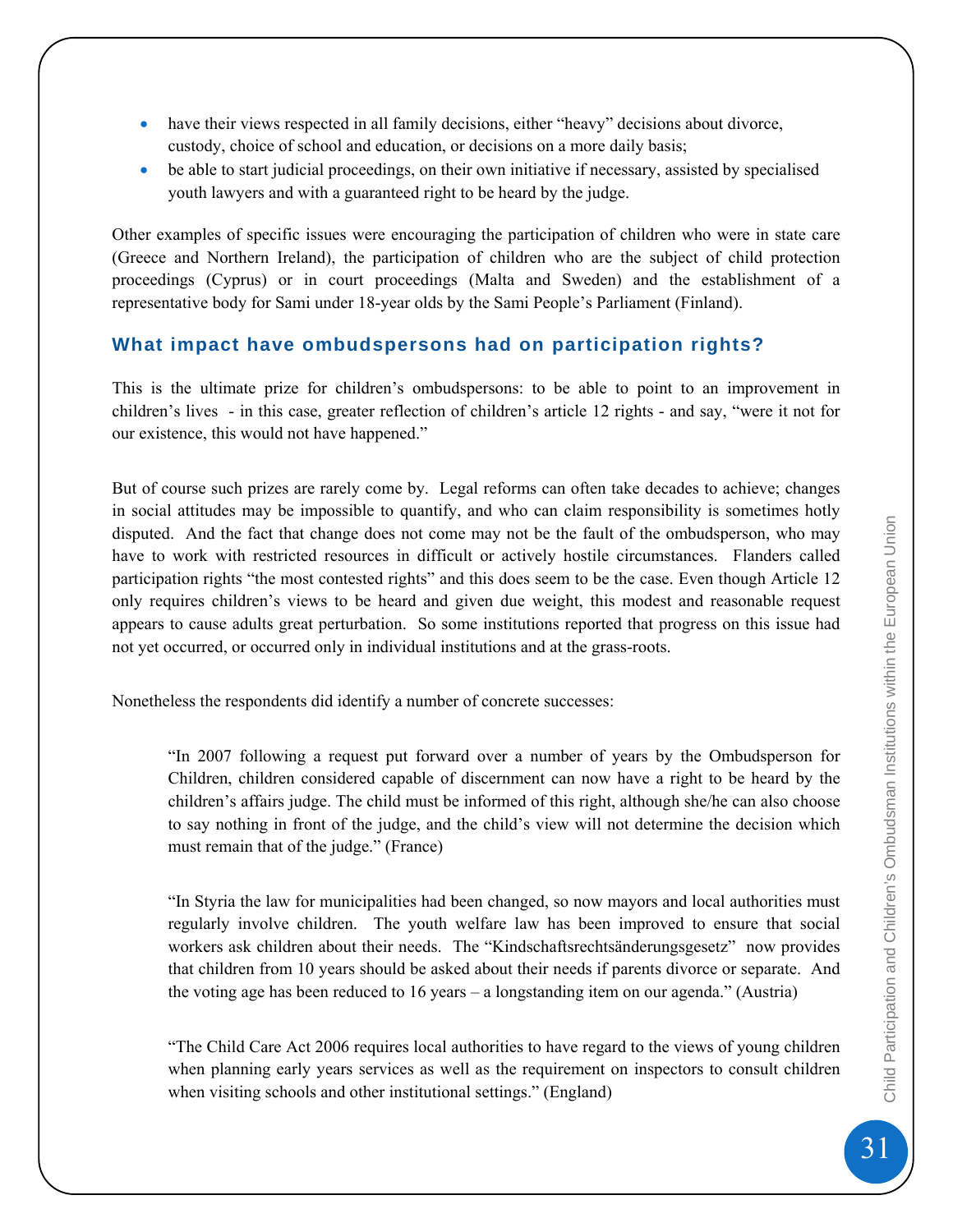"Thanks to the ombudsman's lobbying work (in collaborations with some NGOs) the five-year government platform included a 'child, youth and family policy programme'. The goal is to create permanent structures that affirm the perspective of children, including their views, in national and municipal activities.

The Ombudsman also influenced the 2006 Child Welfare Act, which gave children rights to be heard in their cases from the age of 12, as well as other participation rights." (Finland)

"Through different contacts we have had with children involved in criminal trials we have found out that these children do not always what is going on. Our office developed a brochure advising the judges and attorneys who have contact with these children, which has been used and to a certain extent has changes policies and procedures." (Sweden)

"Our office submitted the proposition to the government that every child should have the right to be defended by a lawyer specialised in children's rights in every judicial proceeding. The new text changing the law was voted by the Chamber the 20th of November 2008.

Unaccompanied minors get immediately a tutor and a lawyer in order to guarantee their particular protection and to defend their rights. These dispositions were decided on suggestion of our Committee who wrote an advice to a new law of asylum submitted by the Minister of Foreign Affairs." (Luxembourg)

"New protocols have been developed to ensure that children in care are involved in their planning process." (Northern Ireland)

Lithuania also identified a less quantifiable change in professional and judicial practice:

"It should be noted that during the past four years the attitude to child's opinion has changed. In consideration to the ombudsman's emphasis on the importance of listening to a child's opinion, municipal institutions for the protection of children's rights consider child's opinion more when collecting information about child's family and implementing other functions prescribed by laws. Moreover, courts also highlight child's opinion more when reaching decisions." ←